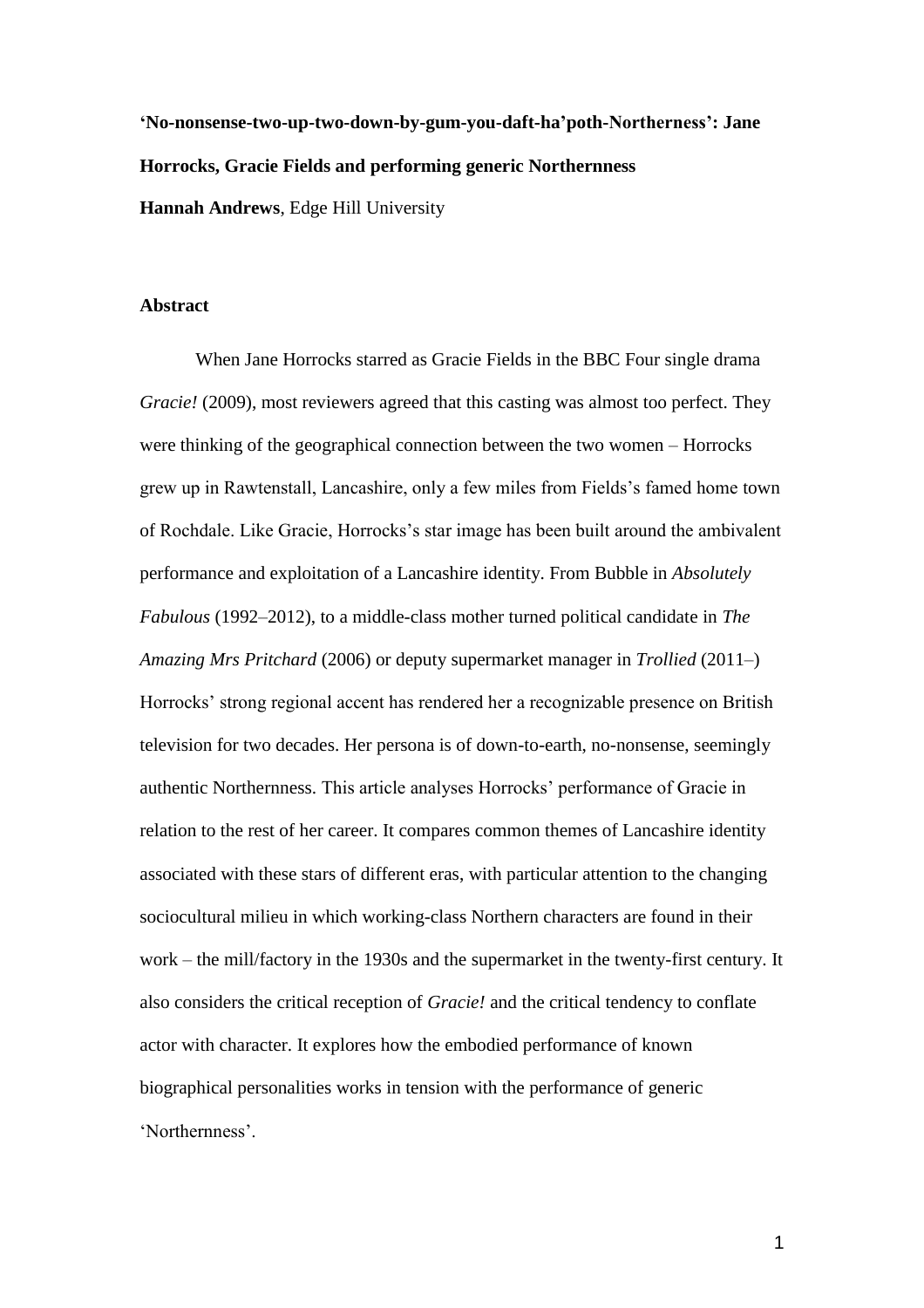## **Keywords**

British television Northern identity television stardom Jane Horrocks Gracie Fields

class representation

In his assessment of *Gracie!* (2009), a dramatization of the life of the singer and film star, David Stephenson wrote: 'Jane Horrocks strikes you as perfect casting in the role of Gracie Fields' (2009: 66). This opinion was shared by most of the TV critics who reviewed the programme, to the extent that some believed it 'unthinkable' that anyone else could have performed the role (Simon and McIver 2009). Though many were perhaps recalling Horrocks's brief but effective impersonation in *Little Voice* (Herman, 1998), the connection between the two women was also one of geography: Horrocks grew up in Rawtenstall, just a few miles from Fields's home town of Rochdale, Lancashire in the North of England. Both routinely described as quintessential 'Lancashire lasses' (Macnab 2000; Richards 1989; Kelly 1994; Anon. 1998), this association with the county looms large in the career histories of these women.

Horrocks's star image has been built around the performance of a Northern identity, though, as this article will explore, a complex and ambivalent one. From her break-out TV role as Bubble in *Absolutely Fabulous* (1992–2012), to her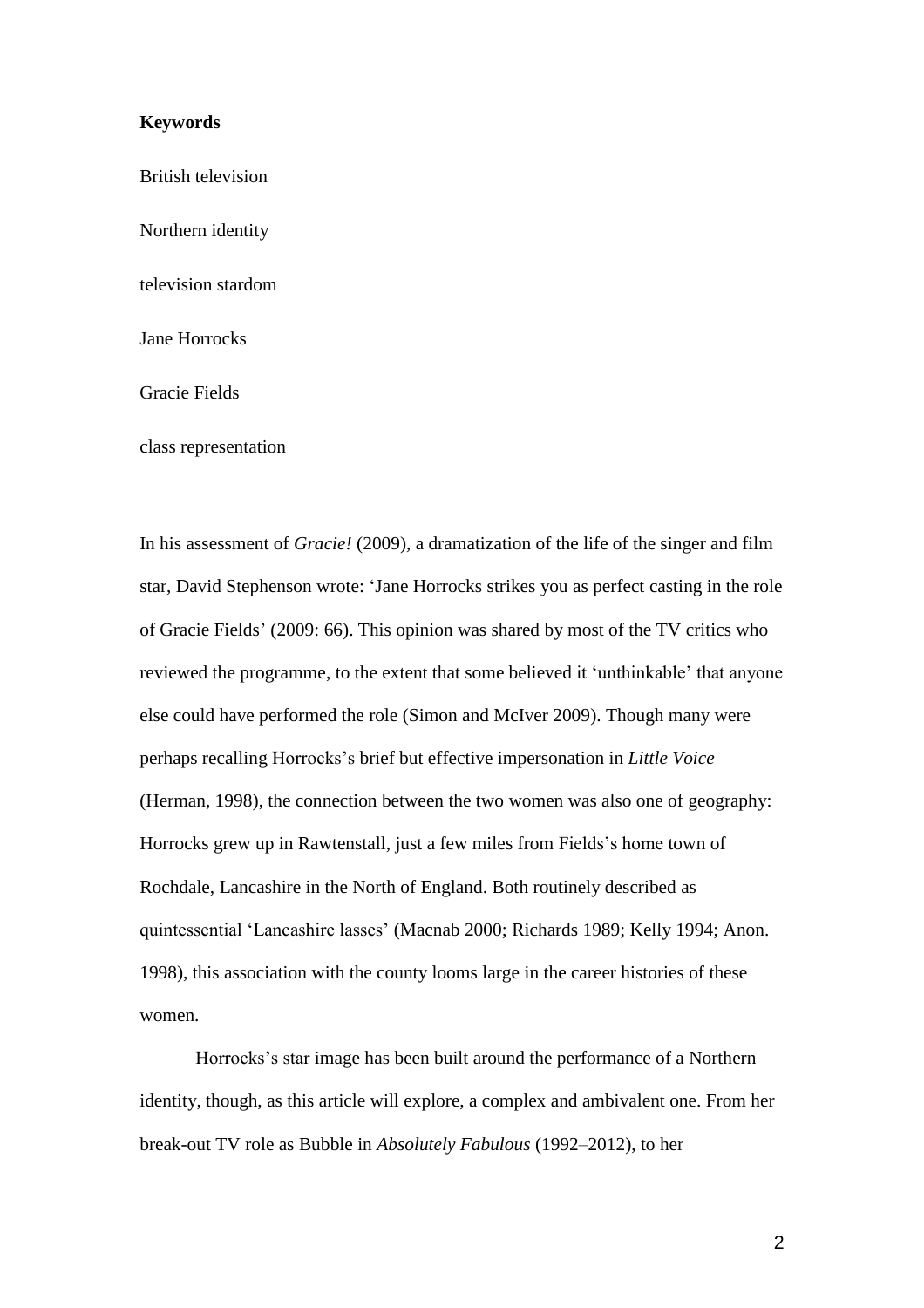performances as a middle-class working mother turned prime minister in *The Amazing Mrs Pritchard* (2006), a supermarket manager in *Trollied* (2011–), and even lending her voice to children's characters in *Fifi and the Flowertots* (2005–2009) and *Little Princess* (2006–2011), Horrocks has been a recognizable presence on British television for two decades. Her persona, supported and subverted by a well-known turn alongside Prunella Scales in a long-running advertisement for the supermarket chain Tesco (1995–2004), is of wacky but down-to-earth Northernness, despite the fact that she has lived most of her life in London, and many of her characters are not, in fact, Northern.

Horrocks's version of Gracie Fields replays a number of tropes of Northern English (female) identity: brashness, common sense, pride and humour in the face of adversity. These are traits that Fields embodied, if we are to accept J. B. Priestley's description of her:

Listen to her for a quarter of an hour and you will learn more about Lancashire women and Lancashire than you would from a dozen books on these subjects. All the qualities are there, shrewdness, homely simplicity, irony, fierce independence, and impish delight in mocking whatever is thought to be affected or pretentious. (in Macnab 2000: 90)

Though some reviewers critiqued the film's reliance on stereotype, much of the reception of *Gracie!* saw Horrocks's performance praised as one that was at once accurate as an impersonation and authentic. A common assumption of Northern characters is that they are, by nature, somehow more 'real' than others. This draws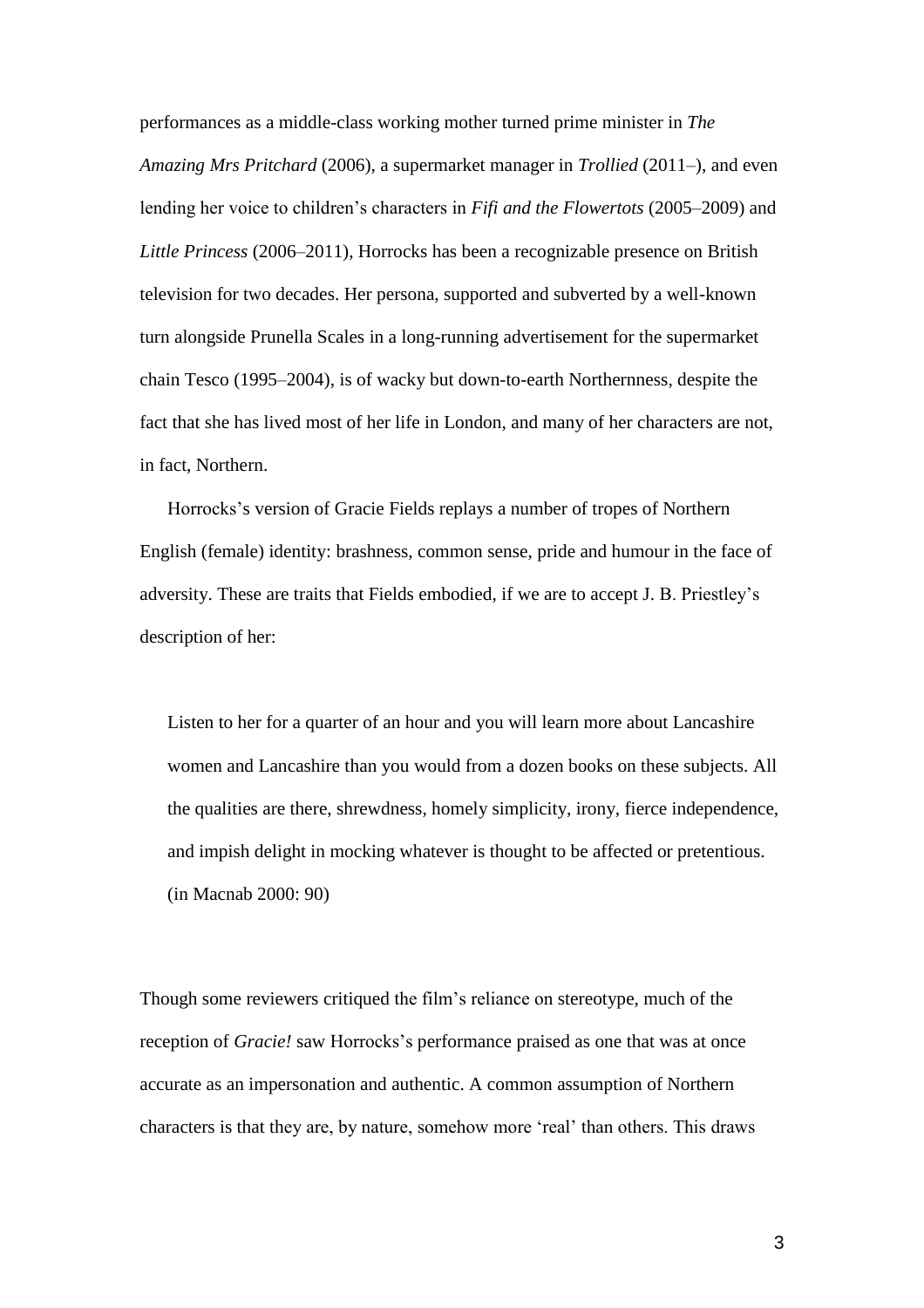upon long-standing traditions of distinction between north and south as observed by George Orwell in *The Road to Wigan Pier*:

There exists in England a curious cult of Northernness, sort of Northern snobbishness. A Yorkshireman in the South will always take care to let you know that he regards you as an inferior. If you ask him why, he will explain that it is only in the North that life is 'real' life, that the industrial work done in the North is the only 'real' work, that the North is inhabited by 'real' people, the South merely by rentiers and their parasites. ([1937] 1986: 101)

When Jane Horrocks plays Gracie Fields, then, a series of cultural associations between Northernness and 'realness' are combined with a performance of a real person with whom the actor is assumed to share a common identity. Here, ideas of accuracy and authenticity intermingle, and a performance that depends upon a series of generic markers of identity can be confused for a close approximation.

In Jean-Louis Comolli's well-known 1978 essay on performance in the historical film, he argues that the genre suffers from the problem of a 'body too much': as well as accepting that the body of the actor is a representative of a character, or a particular form of humanity, the viewer has to reconcile the performance and representation with what is known of the real historical figure. This results in the awkward conflation of actor and subject in the mind of the spectator, which can be identified in the common reception of Horrocks as the 'ideal' person to portray Gracie. In this case, the 'body too much' is also a voice, an attitude, an identity 'too much'. This article will analyse Horrocks's performance of Gracie in relation to her own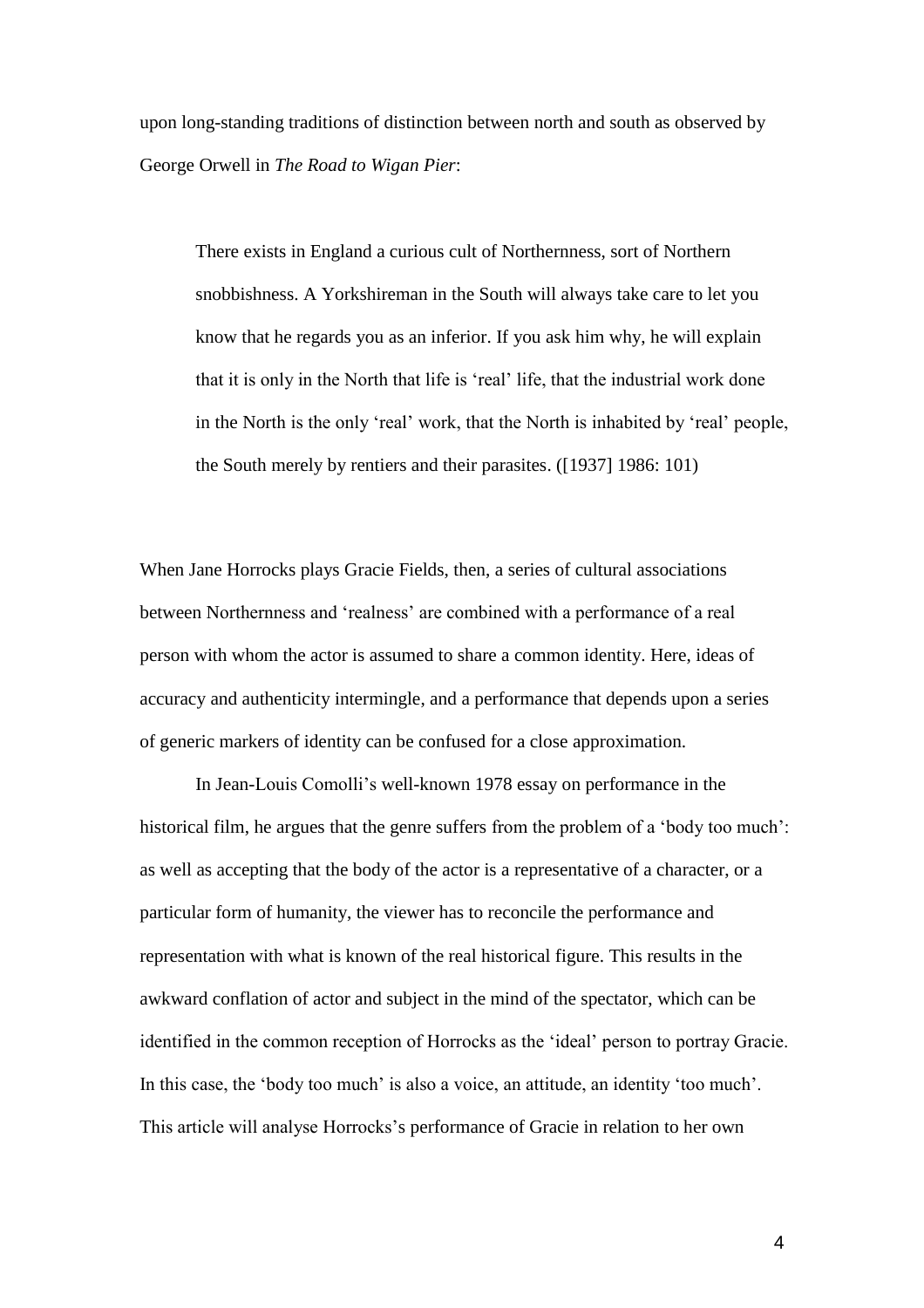career, the star image of her subject, and the overarching sense of 'Northern' identity that underpinned both.

#### **'Ee-by-gum': Fields, Horrocks and the 'Lancashire Lass'**

The story of Gracie Fields's rise from humble origins (born Grace Stansfield above a chip shop in Rochdale) to popular superstardom fits the rags-to-riches narrative identified by Richard Dyer in his celebrated study of film stars (1998: 44–46). Where his discussion of the myth of 'success' takes the American context as its starting point, with myths of meritocracy at its heart, Gracie's stardom is a peculiarly British one, and, more specifically, a Northern one. Fields only briefly worked in the mills with which her star image is associated, but this aspect of her biography – alongside the fact that she lived for much of her life on Capri – is often ignored in favour of the more romantic idea of the mill-town girl who through hard work, talent and determination became a star:

Fields's screen image as disseminated through publicity is tied closely to biographical elements that involve an accent on her working-class origins, struggles to succeed, rise to fame and fortune, and the obstacles that inhere in her remaining at the 'top'. (Landy 2001: 57)

Fields exemplifies one of the major contradictions Dyer identifies in the discourse of star-making, the tension between ordinariness and specialness. Indeed, as Paul Morley argues, her ordinariness *was* her unique selling point: 'Fields used an idea of northernness to achieve a perverse form of glamour, shrewdly exploiting her underclass roots in order to convey alluring novelty' (2013: 120).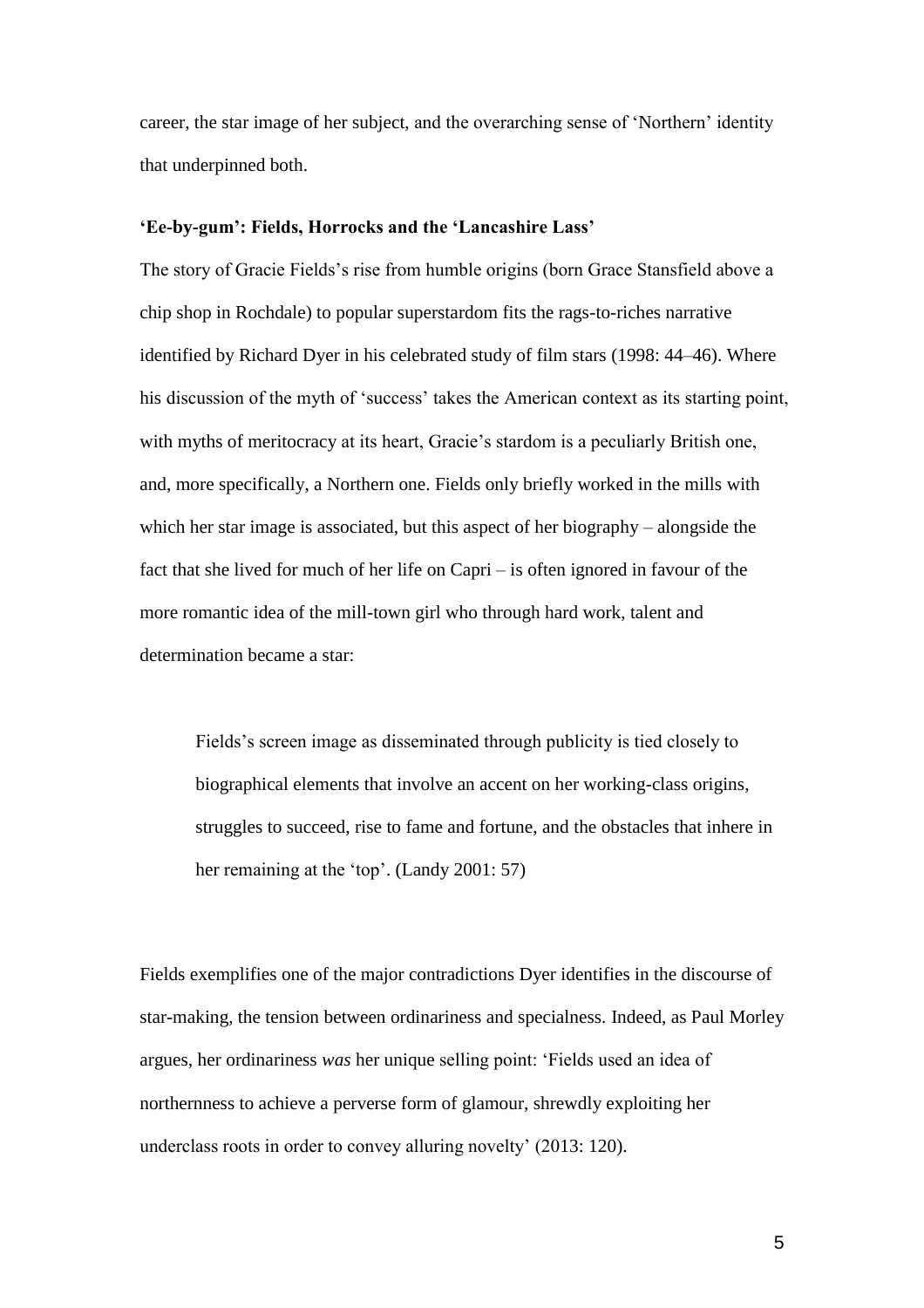Evaluating the impact of Gracie Fields on popular cinema, Jeffrey Richards suggests that 'Gracie Fields was more than just a film star. She was a phenomenon. She was a music hall star who by being herself, the indomitable, eternal "Lancashire Lass" became a national symbol' (1989: 169). Here is an internal contradiction: the ability for Gracie to become a 'national symbol' is predicated on 'being herself', and yet being herself involved embodying the typed figure of the 'Lancashire Lass'. Dyer argues that 'types' provide a 'shared, recognisable, easily grasped image of how people are in society', and that 'the star both fulfils/incarnates the type and, by virtue of his/her idiosyncracies, individuates it' (1998: 47). Gracie seems to demonstrate this process in relation to the type of the working-class Northern woman. As Dave Russell has noted, images of Northern women have associated them with 'homeliness', a 'phlegmatic quality' and a lack of 'fuss', arguing that 'The North has certainly been the key site for England's "strong" women, both real and fictional' (2004: 39). Elsewhere, he even goes as far as to claim that Fields's star image, alongside other famous personalities, helped popularize ideas about the 'key characteristics' of 'northernness': 'notably stoicism, toughness, a rude vitality, independence and cheerfulness' (2000: 36). A central part of Gracie's appeal appears to have been her ability to remind audiences of the positive qualities associated with a particular kind of Northern identity (see Russell 2004: 37). Her sarcastic but ultimately positive personality rendered her a working-class hero in a period where class mobility was fairly limited.

If Gracie is a dependable figurehead of the early twentieth-century workingclass, Jane Horrocks is much more characteristic of the social mobility promised to British citizens under successive governments in the 1980s and 1990s. Where Fields learned her craft on the stage, Horrocks trained professionally at the prestigious Royal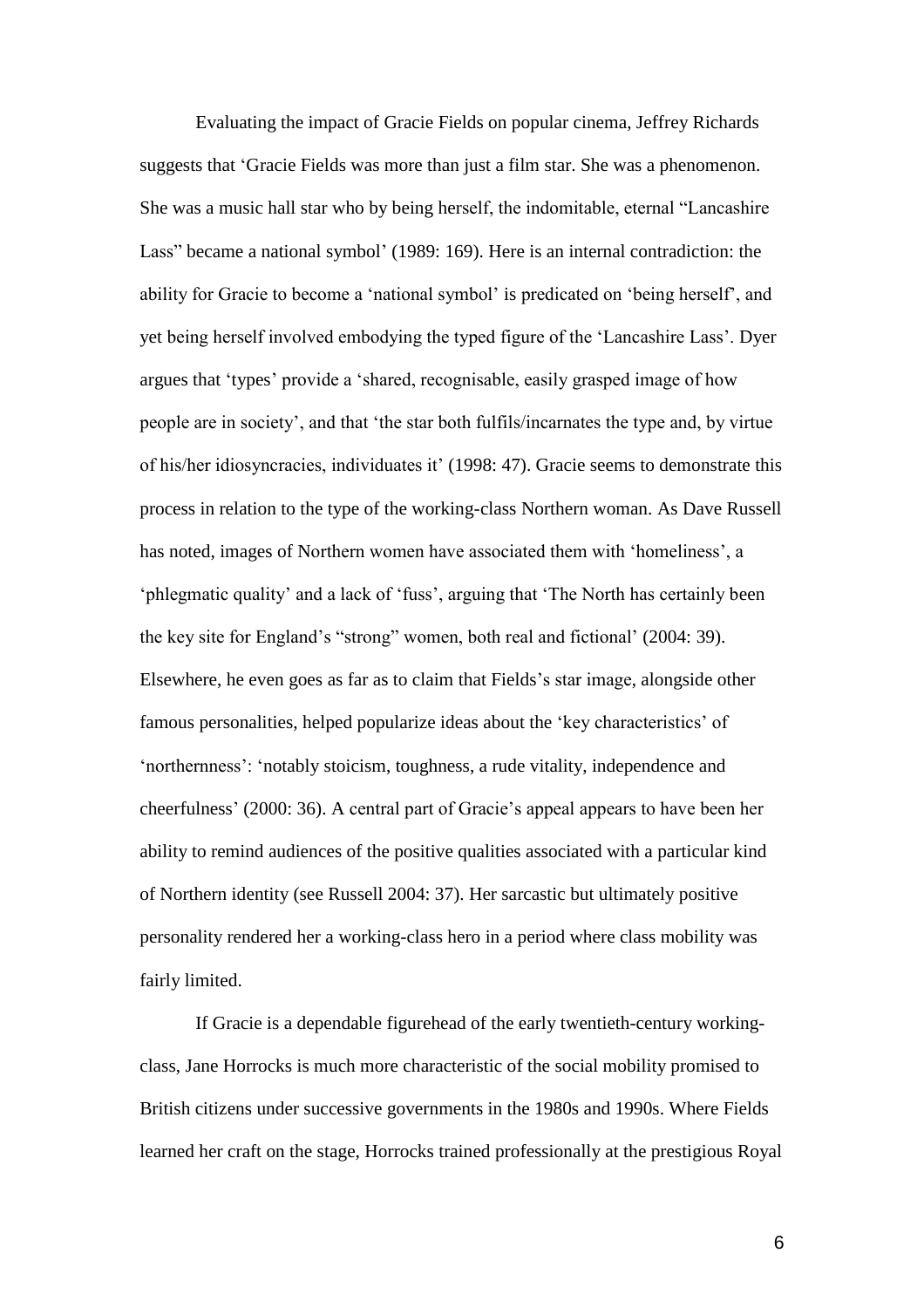Academy of Dramatic Arts (RADA). Horrocks has spoken often in interviews of her experiences as a Northerner at RADA, noting that she was treated as an exotic 'other', overburdened with expectations drawn from assumptions about her background, which, though perhaps less privileged than her peers, could hardly be described as humble.<sup>1</sup> Horrocks made a virtue of her difference; for example, rather than a piece of classical prose, she impersonated Gracie Fields singing 'Fred Fanakapan' as part of a producers' showcase during her final year in training.<sup>2</sup> She emerged from RADA a classically trained actress with the 'authentic' credentials of a Northern identity, a set of influences that can be traced throughout her subsequent career. However, where Gracie Fields's stardom was built upon the clever exploitation of Northern tropes in her repertoire, Horrocks has largely avoided being typecast, and has played a wide range of roles in theatre, film and television.

Though she had worked consistently through the later part of the 1980s and the early 1990s, in particular making a name for herself as belligerent, bulimic feminist Nicola in *Life is Sweet* (Leigh, 1991), Horrocks's breakthrough stage role was LV in the National Theatre production of *The Rise and Fall of Little Voice* (Cartwright 1992). Jim Cartwright created the part especially for Horrocks after she had worked with him on *Road* for the Royal Court in 1986. He discovered her talent for impersonation, and drew on both this skill and aspects of Horrocks's own personality to construct the character. LV is a shy dreamer, who escapes her repressive surroundings through singing in character as tragic, glamorous movie stars. She is the binary opposite of her coarse, world-weathered mother Mari, who represents a more pessimistic version of Northern female identity than the Gracie 'type'. Reprising the role in Mark Herman's 1998 film version marked the moment when Horrocks's fame peaked, with Golden Globe and BAFTA nominations for her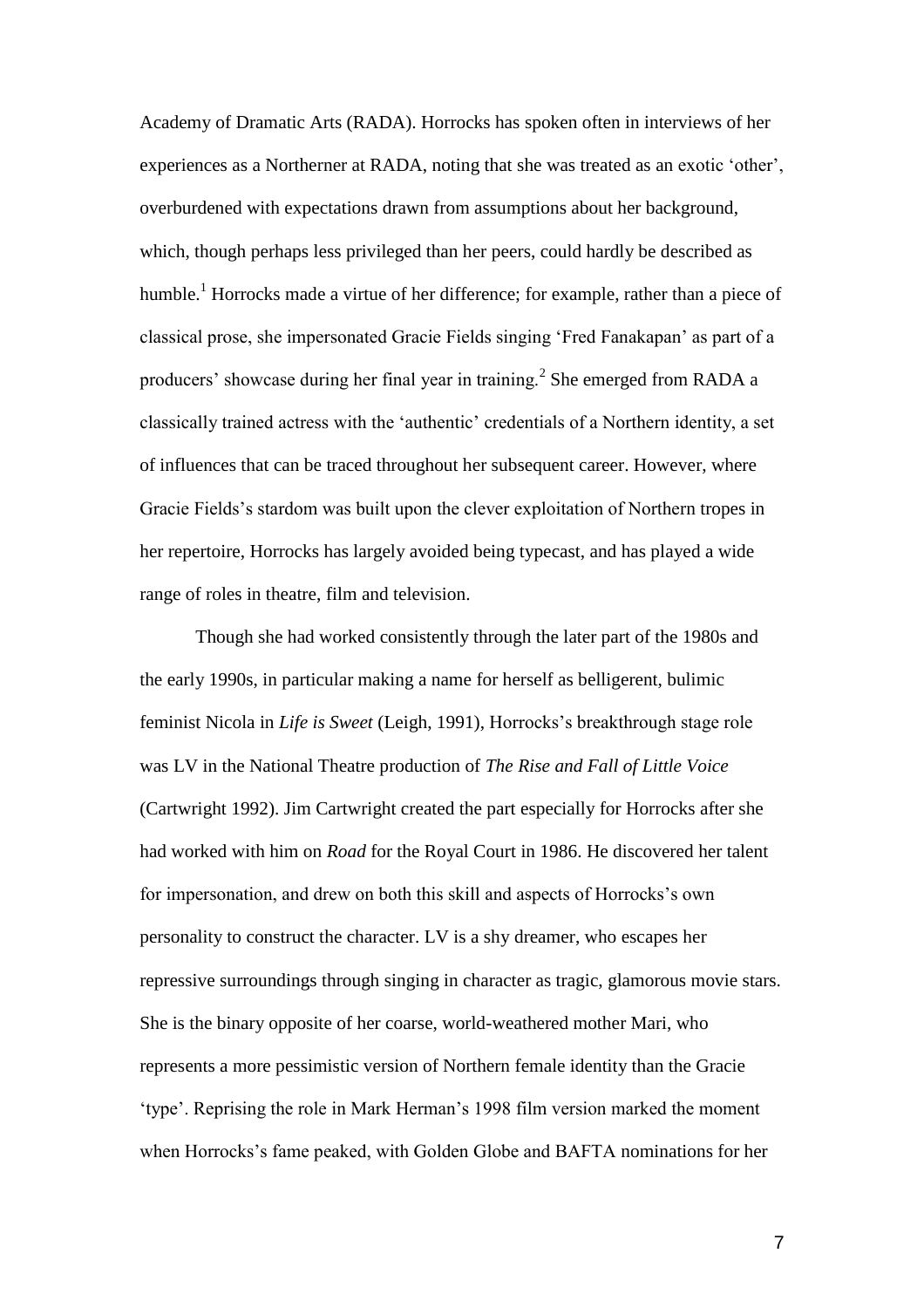performance. Though the location of the film was moved from Lancashire to Scarborough, the characterizations were changed very little. The play presents markers of, and appeals to a sense of a generic 'North'; the script indicates simply that the events take place in 'A northern town in England' (Cartwright 1992). In both play and film, Horrocks's performance is set in deliberate contrast to the unsympathetic version of Northern femininity represented by Mari, but it is telling that when LV finally finds her 'voice' in the final act, she bellows in an outburst of repressed rage at her mother, whom she now more closely resembles. She has finally inhabited the role of 'real' Northern woman rather than a Hollywood fantasy.

As is usual for actors, Horrocks's star image has been supplemented over time by magazine and newspaper interviews, gossip stories and profiles. In these pieces, it is rare for a journalist to resist the temptation to mention Horrocks's Northern heritage. Many rely on metonymic images of Lancashire for their character profiles, making allusions to Hovis bread (Smith 1995), hotpot (Ross 2000), mills (Honan 1992) and even Gracie Fields (Butler 1992). Interviewers often note their surprise at hearing the loudness and broadness of Horrocks's accent coming from someone of her slight frame and appearance of metropolitan sophistication (Billen 1994; Kelly 1994; Eggar 1996; Brown 2007). This indicates both the association of the Northern, workingclass identity with a different body type to Horrocks's (a little stouter, more robust, more like Gracie, perhaps), but also the apparent conflict between a Northern background and the life of the London elite with which Horrocks was increasingly associated throughout her career.

Horrocks has shown ambivalence about this trajectory, at once drawing upon and separating herself from her Northern heritage. In 1994, for example, she was quoted as saying 'my roots will always be up there, I'm not deserting, but I'm not a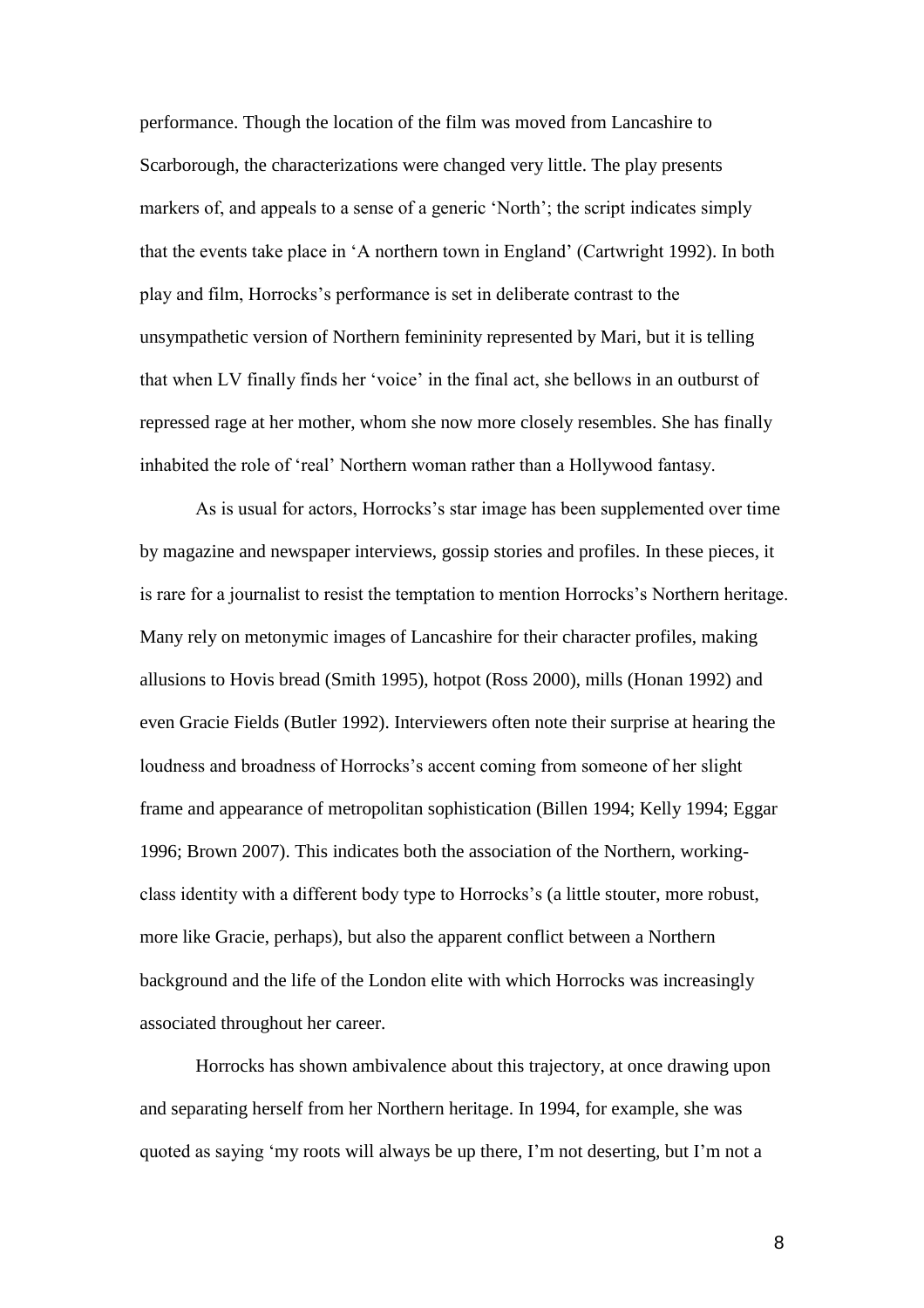professional Northerner. I don't want to be part of the London Luvvy scene, but yes, I am a member of Groucho's' (Kelly 1994: 8). Horrocks's desire to distance herself from the 'Luvvy' scene indicates a typical construction of Northern identity in opposition to 'images of the Southern "other": as being "soft", "aloof", "reserved" and "affluent", indeed, "pampered"' (Kirk 2000: xii). Horrocks has also used her heritage as a means of explaining aspects of her personality. In her appearance on the long-running BBC family history programme *Who Do You Think You Are* (2004–), an establishing sequence just after the titles shows Horrocks 'pegging out' her washing, which she describes to camera as a 'Northern' tradition, handed down the generations of her family. This chore is done in the spacious garden of her smart, North London home, a signifier of middle-class privilege that distinguishes her present self from her origins. Following a *WDYTYA* convention, this distance is dramatized through the metaphoric device of the train journey that takes Horrocks from her current location to her family home in Rawtenstall. Performing herself on this programme, Horrocks displays a deep, nostalgic connection to Lancashire, one that draws on and augments her ambivalently Northern star image. Here, as elsewhere, she presents herself as strong, wilful and level-headed, and explicitly links these attributes to a sense of Northern family heritage.

Another instance of the ambivalent position Horrocks occupies in relation to her movement between north and south, and between class locations, has been her embroilment in two public arguments concerning snobbery. In April 2000 she supported Michael Caine, who was criticized for suggesting he had suffered discrimination in the film industry as a result of his working-class roots. She was quoted: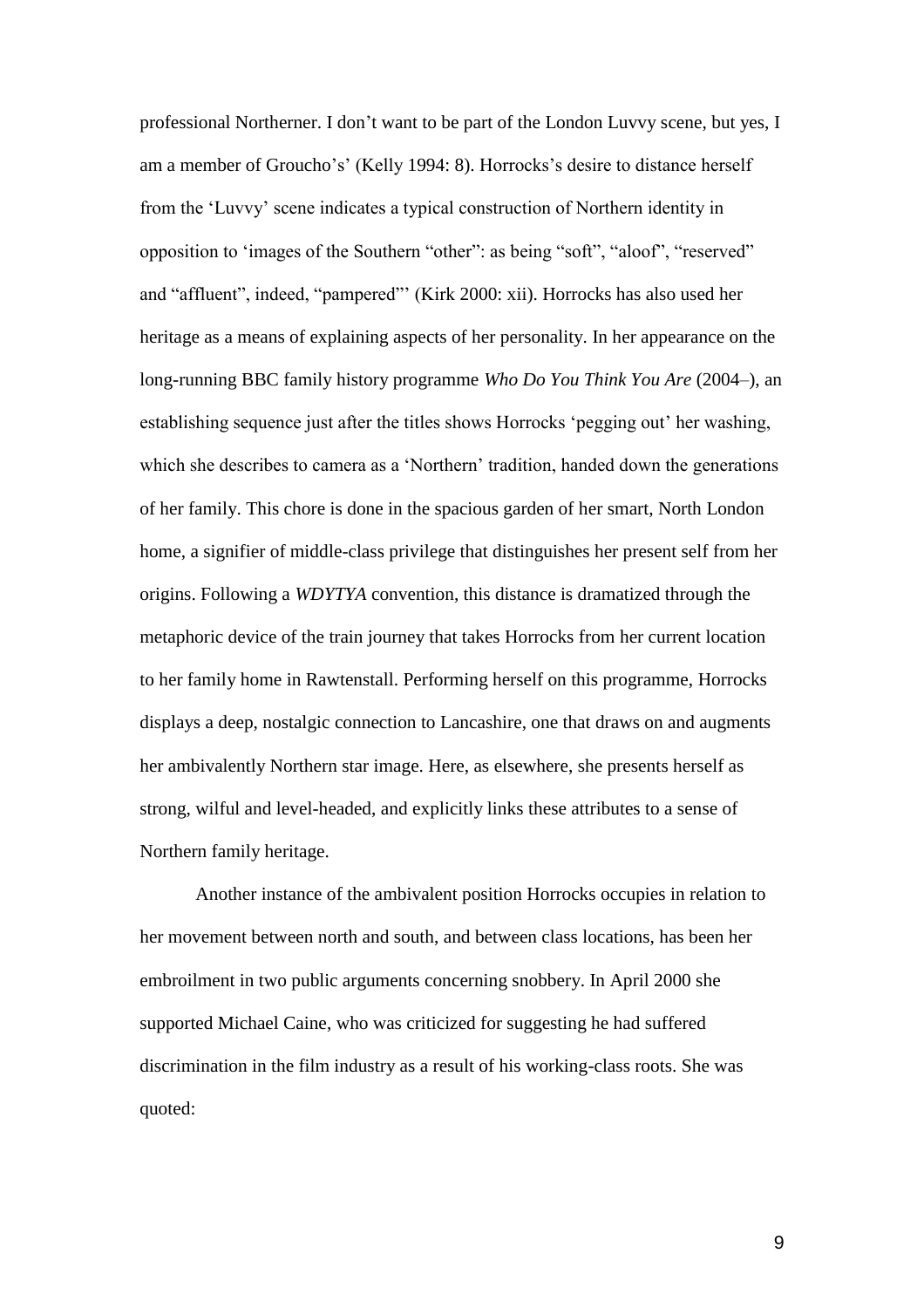If you have made it to the top table, then you've made it, fine, but it happens a lot that the middle and upper classes in the profession get hailed when those from the lower classes don't. (Jagasia 2000)

These comments speak to two key problems that limit the careers of working-class actors: a lack of good quality working-class parts on the one hand, and on the other the tendency for the industry to cast actors to 'type'. The second incident revolved around accusations that *she* had become a reactionary elitist. While promoting *Trollied*, in 2011, Horrocks, with her typical forthrightness, told the *Radio Times* that she no longer shopped at Tesco, as it is 'full of chavs'. Journalists were quick to point out the hypocrisy in this statement, given that she had also publicly stated that starring in adverts for the supermarket for a number of years had paid for her house, which she mockingly nicknamed 'Tesco Towers', and had allowed her to take lower-paying roles to avoid 'crap' scripts. Barbara Ellen perceived this as a form of self-hating working-class snobbery:

It was as if Horrocks had been given myriad blessings (talent, intelligence, quirky beauty, that engaging Lancashire accent), and instead chose to turn her back on her own working-class background, and become a dreary snob. Talk about going over to the luvvie dark side. On a wider level, how depressing that this is what 'doing well' means to some people – the opportunity not to look back in anger, so much as to look around and sneer. (2011: 15)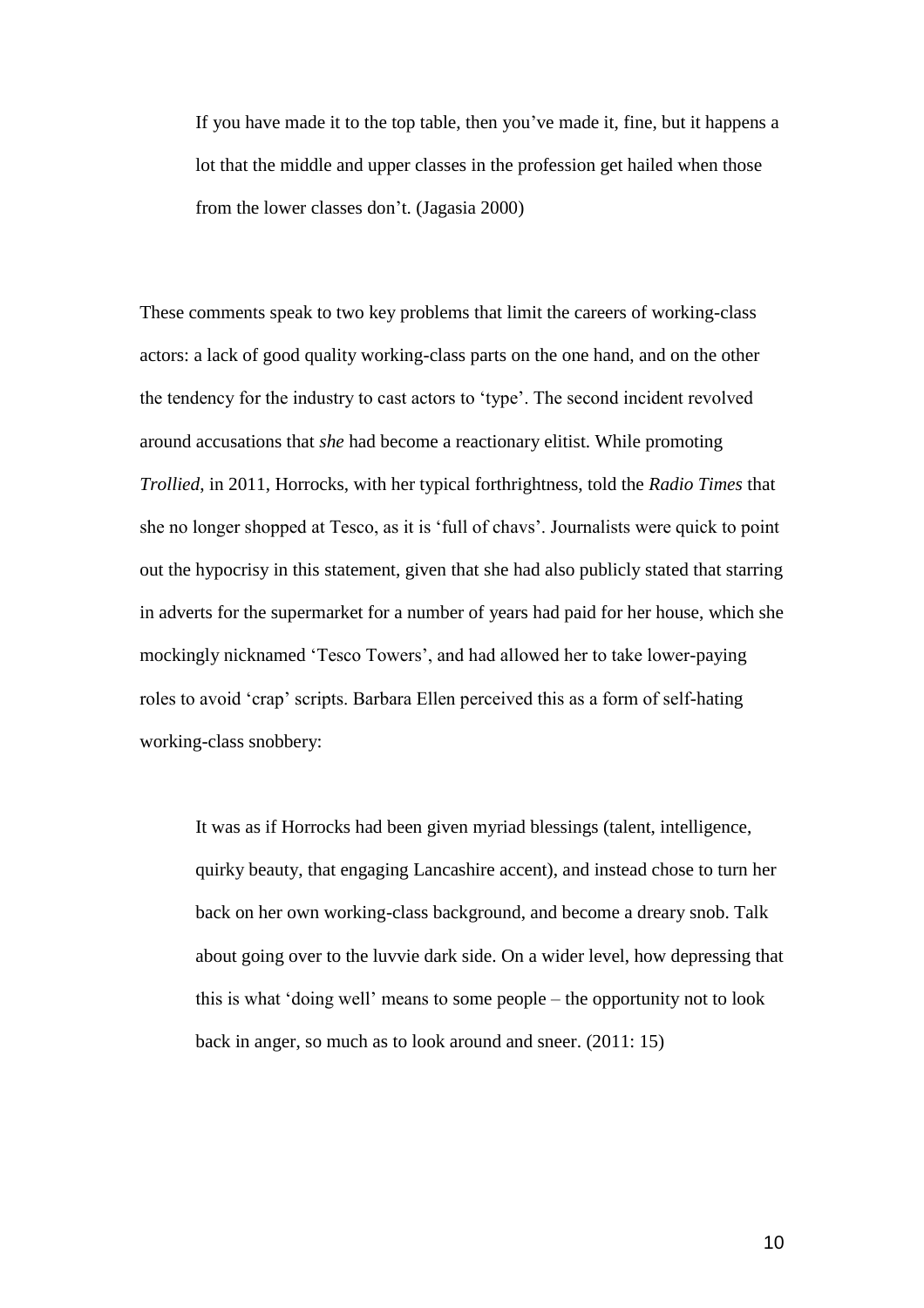It is interesting to compare this idea of Horrocks as a class traitor with enduring perceptions of Gracie as firmly embedded within her origins, no matter how far this was from reality. It is no accident that this incident revolved around a discussion of supermarkets, a milieu with which Horrocks became associated as her career progressed. Could the supermarket space represent a contemporary updating of the working-class workplaces associated with Fields?

#### **'No-nonsense': Finding consensus in the factory and the supermarket**

The association between Gracie Fields and the mill or factory is drawn upon in a number of her films, though she is also represented in other traditional working-class jobs such as domestic service (*Molly and Me* [Seiler, 1945], *Paris Underground* [Ratoff, 1945]) or publican (*Love, Life and Laughter* [Elvey, 1934], *Shipyard Sally* [Banks, 1939]). Regardless of the actual occupation of her characters, though, her roles share a complex relationship with the other members of the working class. She is figured simultaneously as 'one of us' and at the same time as a leader. In an early scene in *Sing as We Go* (Dean, 1934) it falls to Gracie to deliver the news from the mill's owner to her colleagues that they will be made redundant, which she does with a cheerful stoicism, leading them in song as they leave. Lawrence Napper has noted that Gracie is figured thus as a 'symbol of her community and its welfare' (2012: 49). At the end of the film, Gracie returns to the reopened mill as the welfare officer, a role she has achieved through her easy relationship with both management and staff. Napper notes that in a number of scholarly readings of the film, this fact is used to support an idea of Fields as a figure of 'consensus', between working and middle class. Workplaces in Gracie's films are spaces of class integration, but where rigid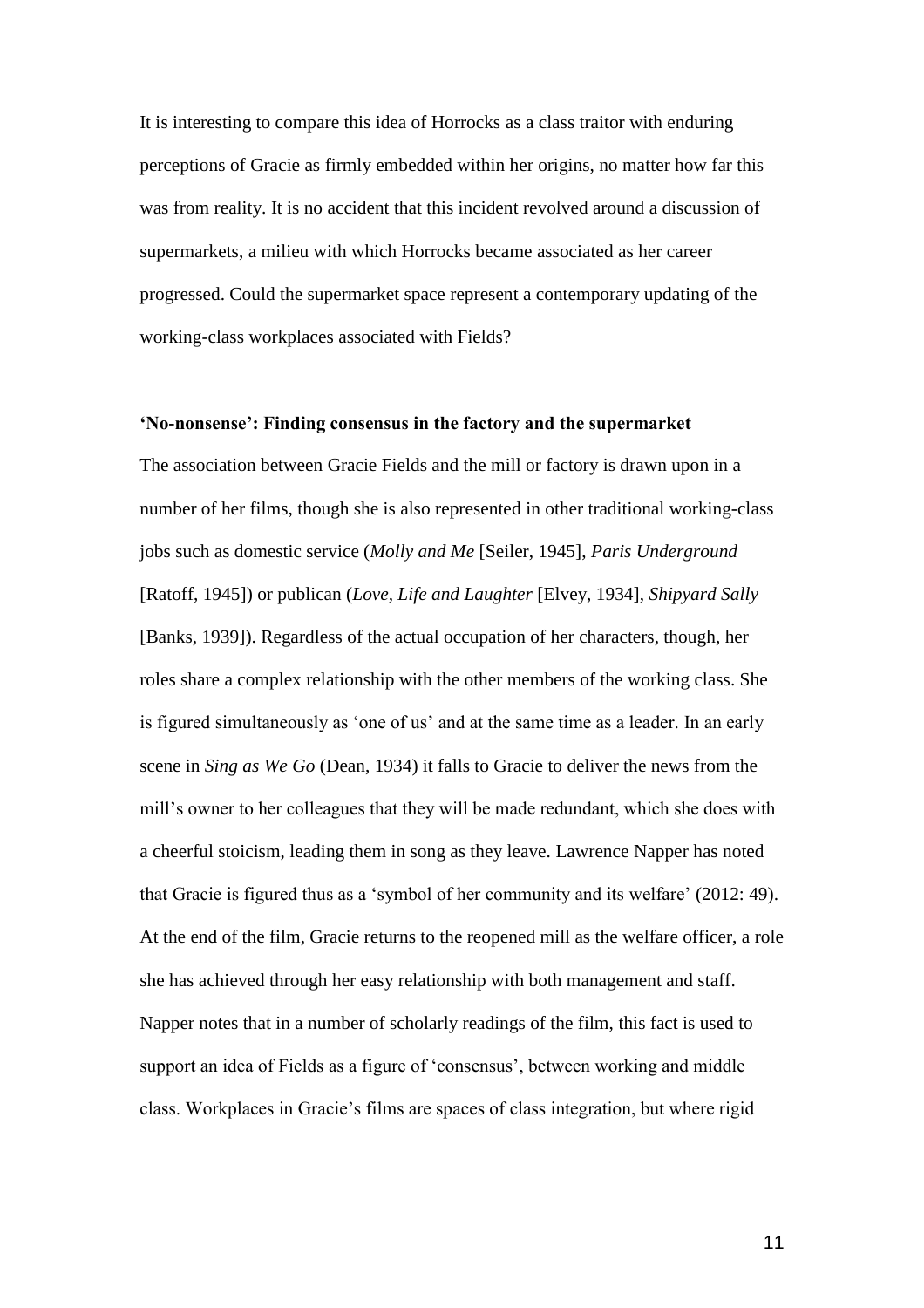divisions are maintained, and collective dissent is contained by the interventions of a nimble mediator in the figure of Gracie.

If the mill and the factory are the places of work associated with the Northern English working classes in the early twentieth century, the closest analogue for such workplaces in the period of late capitalism may well be the supermarket. As a place where people from different classes are brought together, supermarkets provide a rich vein of comic and dramatic potential for television fiction, mined in various ways throughout Horrocks's career. For instance, the long-running advertising campaign for Tesco pits southern, middle-class reticence, in the figure of Horrocks's Kate, against Northern working-class assertiveness and economic good sense, emblematized by Prunella Scales's Dotty. Horrocks plays Kate with an exaggerated RP accent, perfectly straightened bob, and costumed in tasteful beige trousers, angora jumpers and a series of expensive scarfs. She is the perpetually embarrassed daughter of Scales's eccentric Yorkshirewoman, whose class location is similarly coded in costuming: tweed skirts, cardigans, horn-rimmed spectacles and a woolly hat. Horrocks overtly performs Kate's irritation at Dotty's bizarre demands (a refund for a sullen-looking trout, for example), rolling her eyes, twisting her face and groaning 'Mother!' through gritted teeth. The servile respect with which Dotty is treated by Tesco employees shows that Kate is wrong in her intuitions of 'correct' supermarket etiquette. Horrocks's 2011 comments on the behaviour of Tesco customers may indicate that she, in fact, shares some of Kate's frustrations.

Julie Cook, the supermarket deputy manager Horrocks plays in *Trollied* looks rather like Kate, with a similar bobbed haircut and neat dress sense, and shares some of her pretentions. This is the target of much of the series' comedy, a good example of which is her visible displeasure at the display of a new discount range called 'No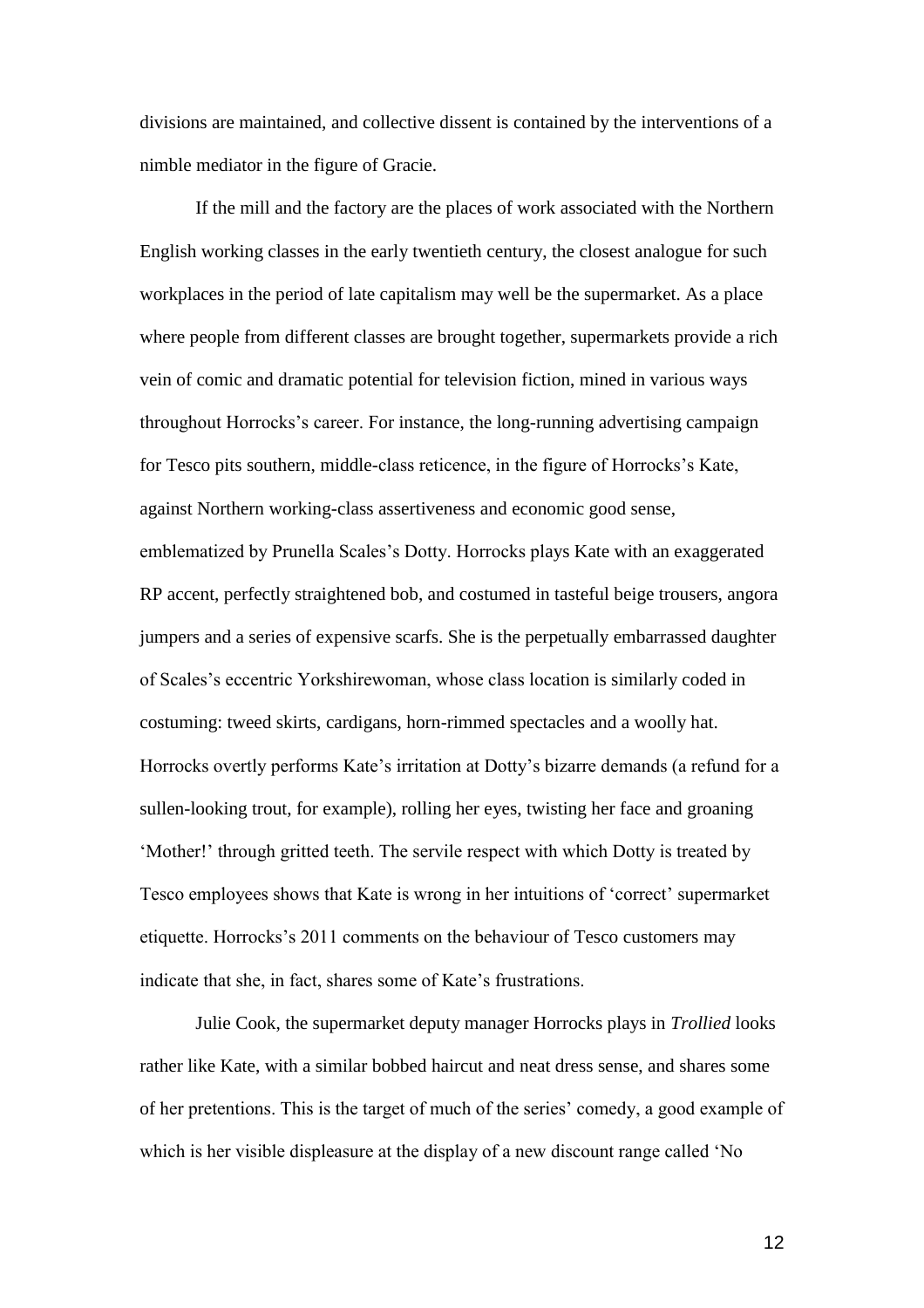Nonsense', which she feels cheapens the store (a running joke in series two). Julie is evidently part of the aspirational middle class, having risen up the ranks of Valco through her hard work ethic and devotion to the company. Horrocks conveys her brittleness through rigid posture, tight, false smile, and nervous, high-pitched laugh, all of which oppose the more lackadaisical attitude of her peers. Similarly, her 'posh Liverpool' accent separates her from the array of more pronounced Northern accents of her colleagues. She is alienated from them by both her desperation for authority and her absent sense of humour. For instance, in the first episode, Julie approaches instore butcher Andy (Mark Addy) asking for the advice of a '*professional* butcher', following this up with 'Have you seen one?' and giggling at her own joke. This failed attempt at humour irritates rather than amuses her co-worker, in one of many incidents that display a gulf of understanding and experience between middle-class and working-class colleagues.

Unlike Gracie in her film roles, then, Julie/Horrocks here is not a figure of consensus, but of a more divisive class system within a fragmented workplace. Workers at Valco are separated from each other by their specific roles in the supermarket, compounded by the narrative structure of the programme, which comprises a series of vignettes in the various departments: front desk, tills, deli counter and managerial offices. Rivalries between different departments within the supermarket provide comic material for the programme, often implying that there are minute hierarchical gradations between them that are encouraged by management. Julie suggests, for example, to student Katie (Chanel Cresswell) that being in charge of the cigarette counter is a 'step up' from working at the checkout (Season 2, Episode 3). Valco is spatially and narratively divided, suggesting that supermarkets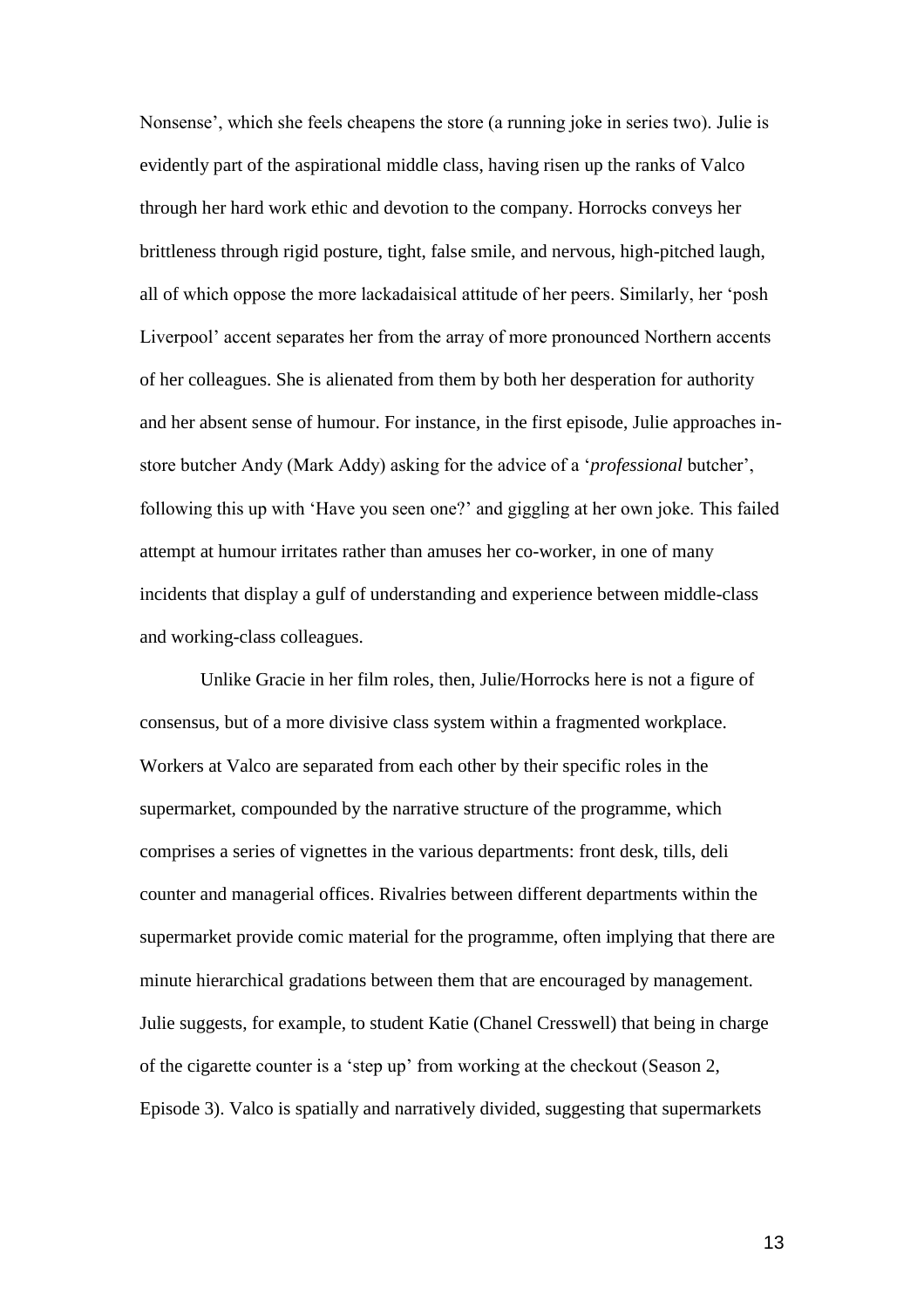are workplaces where classes may be brought together under one roof but are kept apart through artificial sectional divisions and, at another level, through class.

Julie's failure to integrate with her working-class colleagues contrasts with Horrocks's earlier rendition of a supermarket manager in *The Amazing Mrs Pritchard*. Horrocks plays Ros as a woman at ease in her surroundings, relaxed but sturdy, as communicated in the series' opening scenes where she copes easily with the day-today task of managing her store, through her pleasant rapport with her workers. In echoes of Gracie's ability to mediate between manager and worker in the mill, her Northernness is drawn on here as shorthand for a comfortable negotiation between middle and working classes. Ros is solidly middle class, *and* solidly Northern. It is this combination of traits and her gender, the programme suggests, that make her both an excellent manager and an ideal candidate for political office. She is inspired to enter politics by encountering a fist fight between two politicians, both of whom are trying to occupy the same ground outside the supermarket, in a phony appeal to the 'ordinary' people to be found inside. Ros finds this preposterous and frustrating, realizing that she has more in common with the electorate than those who supposedly represent them (see Corner and Richardson 2008). The programme argues that a woman who can fit genuinely in the environment of a supermarket is the kind of consensual figure that a public can support and be led by. Ros demonstrates that same 'extraordinary ordinariness' that had made previously made Gracie Fields a national star.

During Mrs Pritchard's first prime minister's questions, she berates the opposition for their lack of attention to the country outside of the capital, and calls for change shouting 'Some of us have had our lives dictated to us from London for *far too long*!' Pitting north directly against south here, the programme appeals to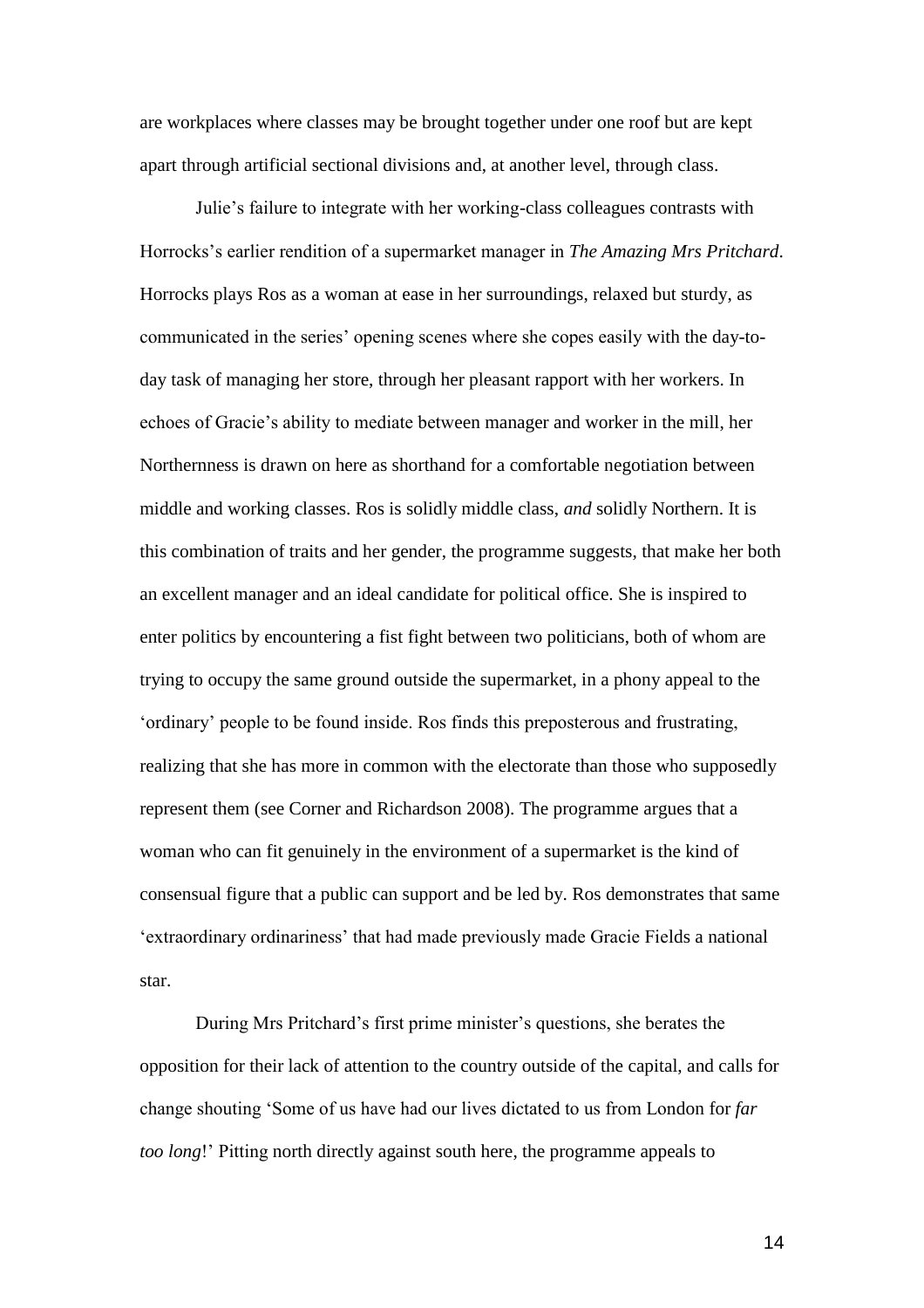unspoken assumptions that the enduring folk intelligence of people from the north equips them to cope with everyday problems better than the cognoscenti that currently occupies Westminster. The implication here is that those qualities associated with Northerners: practicality, staunchness, and most of all honesty, are missing from British politics. Horrocks is able to bring to the role of Ros these associations, drawn from her own star image. Though the events take place in the fictional town of Eatanswill, Yorkshire, Horrocks employs her natural Lancashire accent for the role, and has described the part as the closest she has played to herself:

I thought, 'If that's why they've cast me, they obviously want something of me in it'. She initially toyed with giving Mrs Pritchard a Yorkshire accent. 'Then I thought, people remember me because of my voice, and I might as well invest that in the character'. (Rees 2006: 17)

Drawing this compelling parallel between self and character, she reveals the process of typing that went into her casting: she brought with her a series of coded assumptions about common sense, through her association with a generic 'Northern' identity.

## **'You daft ha'poth': Northern voices**

Horrocks's comments about her own and Mrs Pritchard's voice reveals much about the centrality of her strong accent to her star persona. Accent is clearly the most obvious identifier of local identity, and thus can be used as a cultural signifier, as Katie Wales observes: 'linguistic features, like cultural artefacts such as caps and braces, leeks and whippets, serve as metonyms or synecdoche, standing for the whole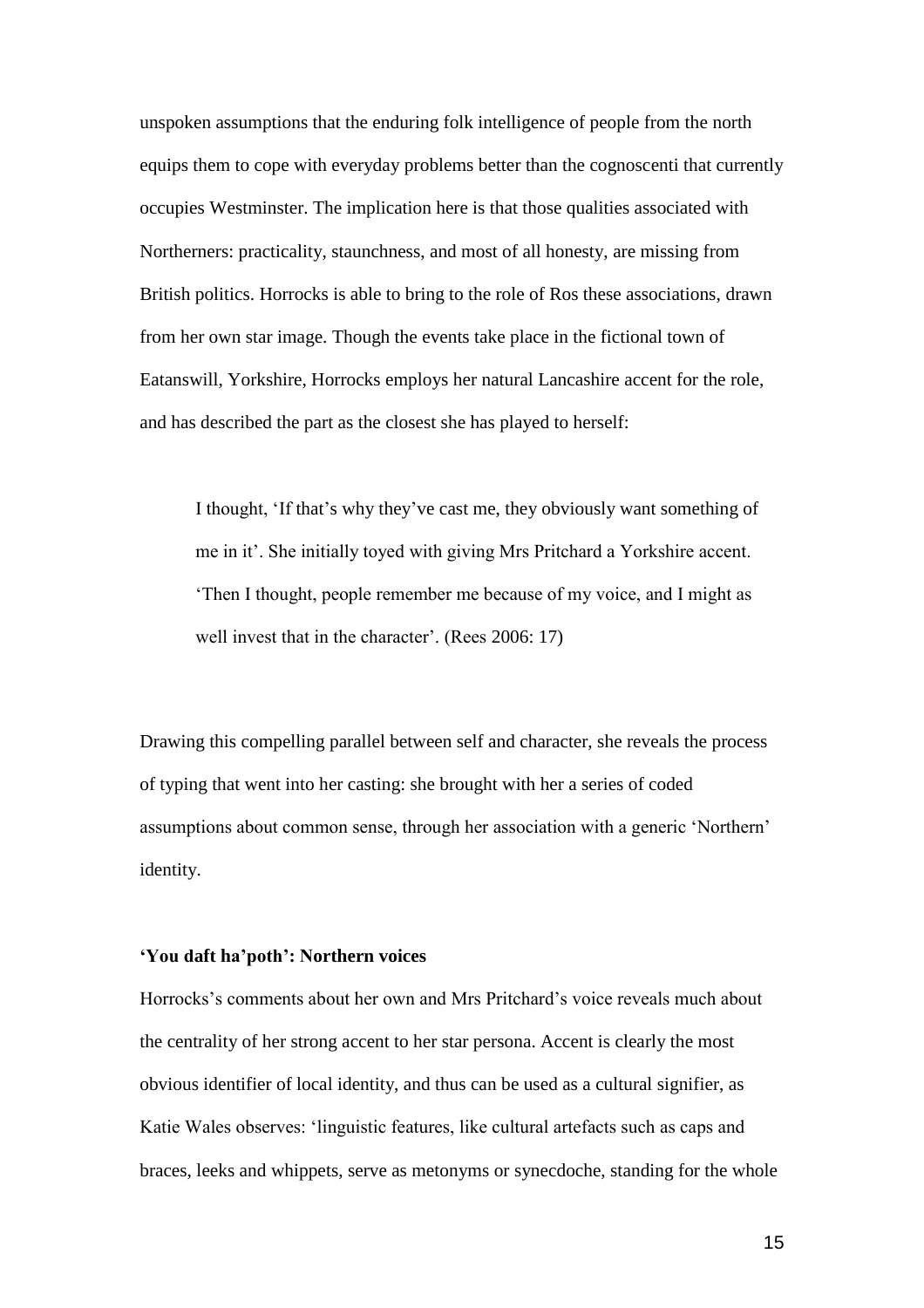image' (2006: 29). Horrocks has been able to draw upon the cultural associations of her accent, sometimes in politically dubious ways. In *Absolutely Fabulous*, for example, she plays Bubble, an incompetent PA, with a hyperbolic version of the Lancashire accent, much slower and higher pitched than her usual register. Horrocks has stated that series creator Jennifer Saunders asked her to play the character Northern, 'so I just… did the dizziest rendition of northern that I could' (*Mark Lawson Talks to Jane Horrocks,* 2009). Bubble's over-pronounced accent matches her cartoonish styling; she frequently wears neon colours, elaborate accessories, strange headpieces, or themed costumes, such as a pinafore dress with a large skirt emblazoned with images of the Teletubbies. Although the satirical target of the programme as a whole is the middle-class affectations of its protagonist, the association between a strong Lancashire accent and infantile stupidity in the supporting character is a troubling one, uncomfortably implying a relationship between Northernness and ignorance, lack of sophistication, even childishness.

This childlike quality – the high pitch and clarity – of Horrocks's voice has also been lent to her voice-over work for children's television. In *Fifi and the Flowertots*, Horrocks voices the protagonist, a leader to the smaller 'tots' who is able to use her common sense and friendliness to fix various problems. Fifi is also absentminded, allowing for the catchphrase 'Fifi Forget-me-Not, forgot!' Horrocks's accent is used to convey both strength of character and foolishness. The accent is used as shorthand for assertiveness in *Little Princess*, in which Horrocks plays the title character, a demanding, curious toddler, with an exaggerated version of her natural voice. The animation is set in a fictional kingdom in which the entire 'royal family' speaks with a northern accent, subverting expectations about what 'royalty' should sound like. Horrocks's voice complements the programme's raucous tone, set by the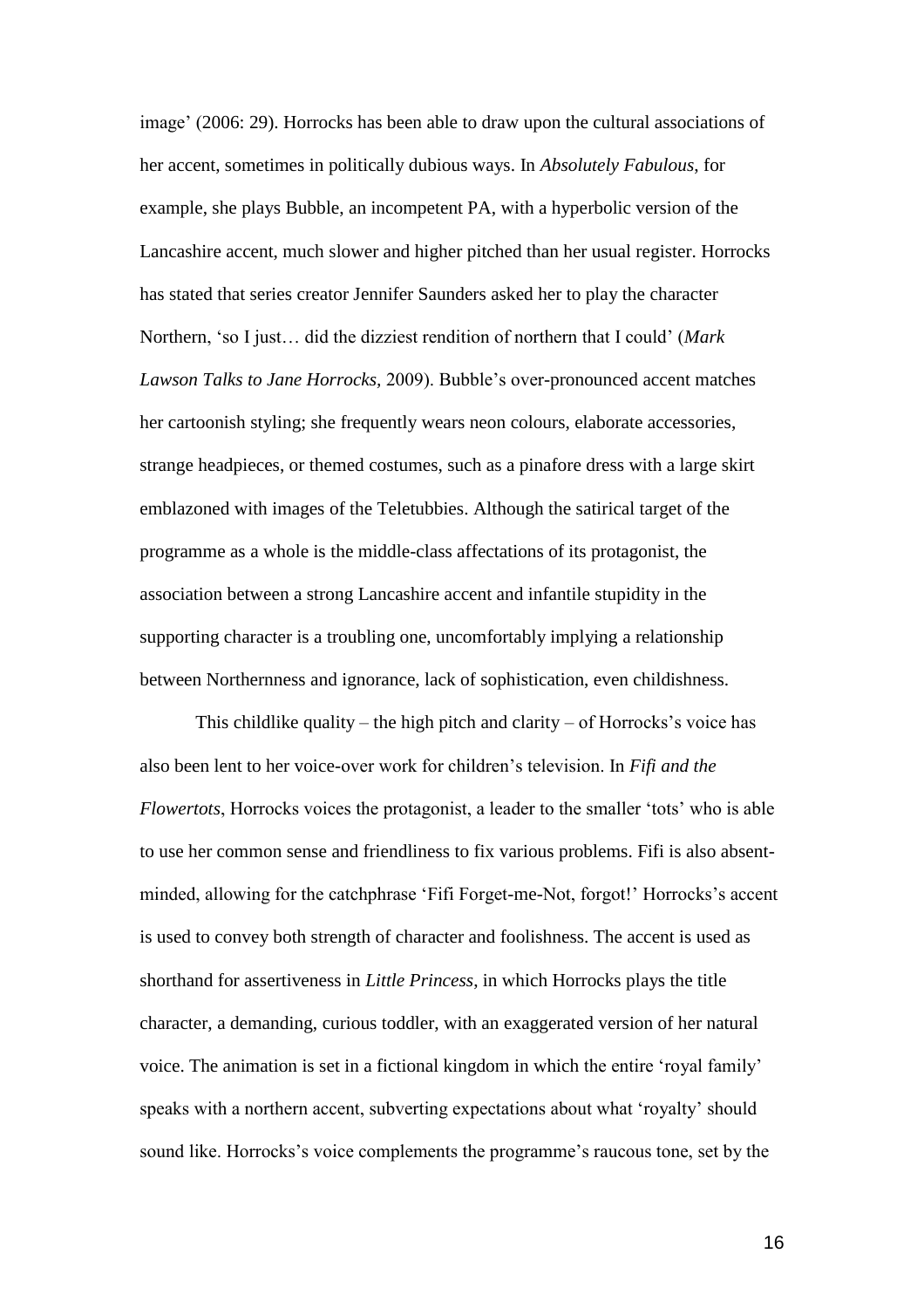title music played boisterously on a kazoo, reflecting the raspy quality of the Princess's voice. Horrocks also plays a child, though with a much gruffer voice in *The Flint Street Nativity* (1999), a television film in which an ensemble cast of wellknown television actors portray children performing a chaotic nativity play. Because there are a number of competing narratives in the play, each role is by necessity caricatured. Horrocks plays Zoe, a nativity 'shepherd' – what else, for a Lancashire lass? She is the daughter of farmers, who pragmatically reveals to the other children how babies are made: 'I saw one come on me dad's farm once. It comes out yer bum covered in yak'. Horrocks's child characters utilize and exaggerate cultural associations with the North of England: earthiness, practicality, staunchness and nononsense wisdom. Following Wales's formulation, the accent works as a cultural shorthand for these qualities.

It is evident that Horrocks's strong accent has always been part of her unique star persona. On the suggestion from a RADA instructor that she take elocution lessons to soften it, she refused, later telling Mark Lawson: 'I'm really glad I didn't, because I would have lost a lot of my personality losing my accent' (2009). This echoes a comment made by Gracie Fields on her return from Hollywood in the 1930s – 'I still say by gum and gee whiz: I haven't gone all glamour!' (Morley 2013: 120). This was not strictly true – working in the United States had softened Fields's speaking voice to a soft mid-Atlantic drawl, for which Horrocks ironically required dialect training when she played her in *Gracie!* <sup>3</sup> Like Horrocks, Gracie exaggerated her Lancashire accent for comic effect, especially for musical numbers, in which she sung in character as a put-upon workingwoman, differentiated from her more serious pieces by quickly donning a headscarf. This transition between different onstage characters is dramatized in *Gracie!* as Horrocks-as-Gracie sings 'Sally' in her sweet,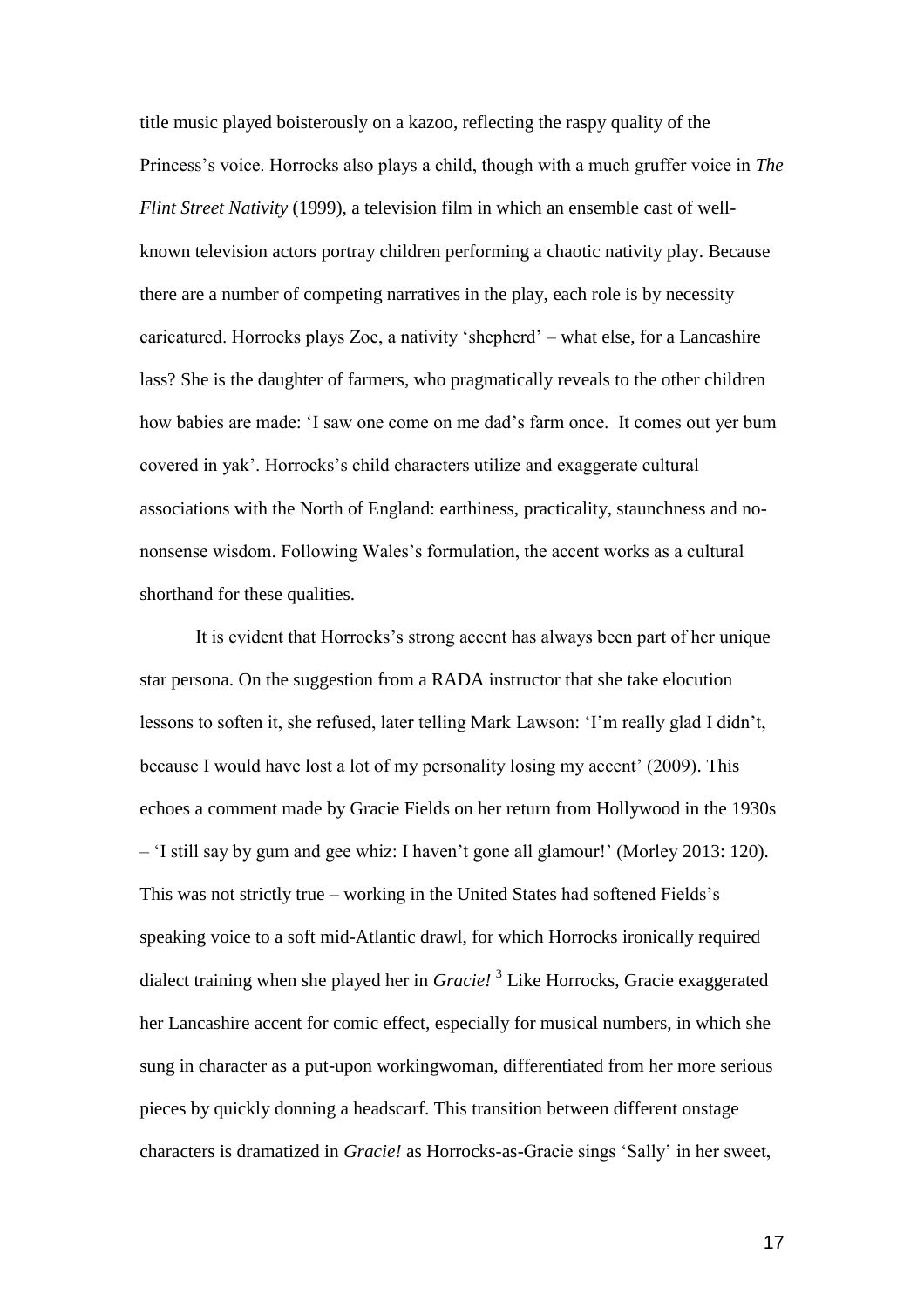clear soprano voice, then performs 'Walter, Walter, Take me to the Altar', a swipe dissolve in the film eliding the awkward moment where Gracie puts on the headscarf. Filmed in a combination of high-angle long shots, and more intimate medium closeups, this scene shows how Gracie/Horrocks constructs this persona through bodily gesture (hunched shoulders, hands clenched together in front of her), facial contortion (wide eyes, exaggerated frown) and voice, as she switches between the deadpan spoken verses of the song, 'Walter and me have been courtin' fer years, but 'e's never asked me to wed', and the sung (almost shouted) chorus. Horrocks's talent for impersonation is crucial to the credibility of this scene, as she draws on it to convey the aspects of Fields as a performer that rendered her popular with audiences. Somewhat paradoxically, as much as Horrocks is famed for her strong natural accent, she is also, thanks largely to *Little Voice*, known for accurately imitating the voices of others. This combination of factors led reviewers of *Gracie!* to comment on the suitability of Horrocks for the role. But, as the concluding part of the article explores, Horrocks's performance in *Gracie!* draws more upon generic ideas about Northern femininity than on a specific impersonation of Fields herself.

## **Generic and authentic Northernness in** *Gracie!*

*Gracie!* is not a straightforward cradle-to-grave biopic, but a portrayal of a specific part of Fields's life, the World War II period. Her marriage to Italian Monty Banks (Tom Hollander) leaves her with a moral quandary: stay in Britain, where he would be arrested as an enemy alien, or leave for the safety of America. Her choice of the latter damaged her popularity in Britain, and the TV film is a straightforward attempt to salvage her reputation. It thus portrays her as an everyday saint, constantly putting duty before personal health or happiness. Playing Gracie, Horrocks draws upon both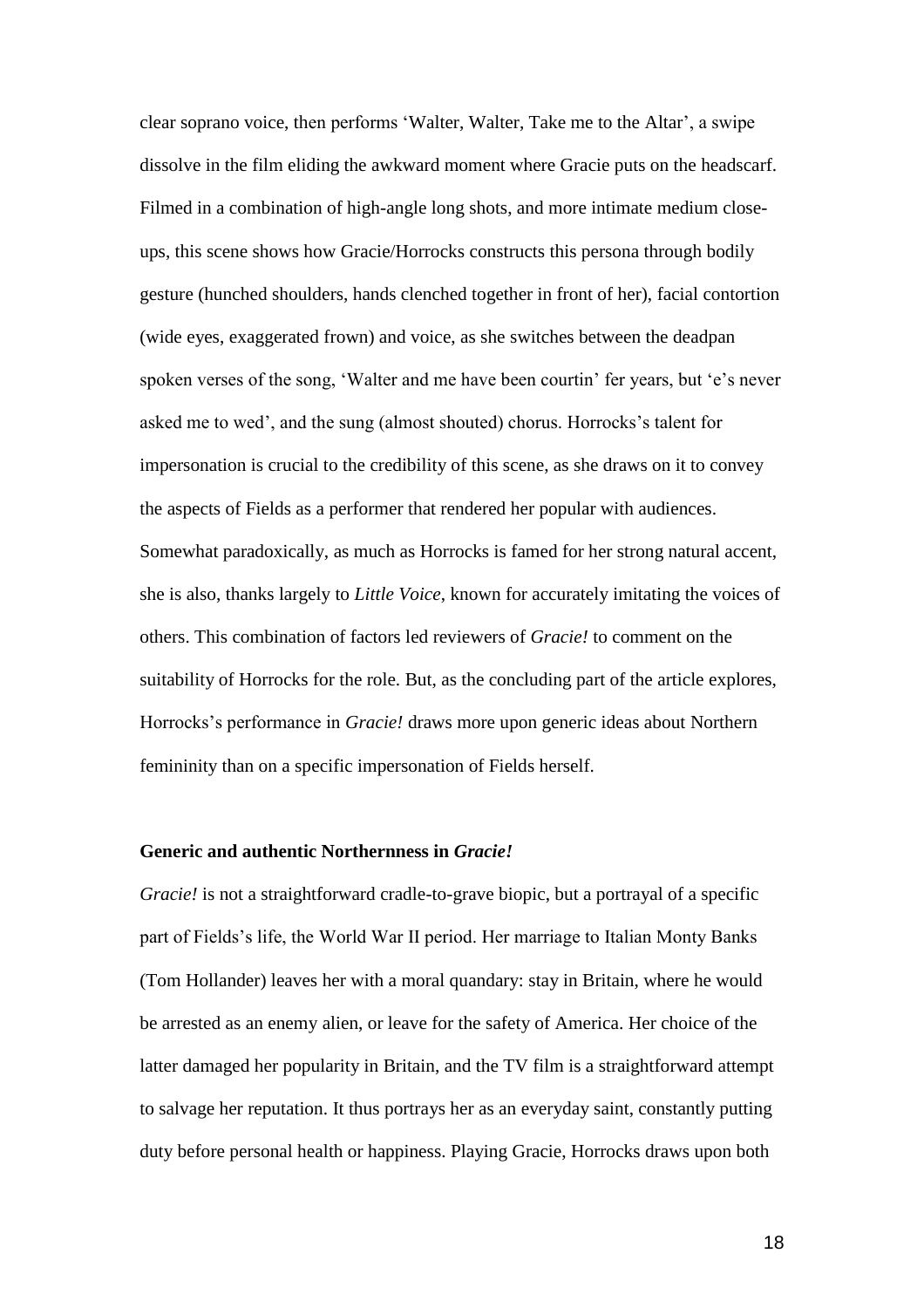her talent for mimicry and on her ability to conjure up a sense of Northern, nononsense identity that are already inherent to her star persona. *Gracie!* demonstrates, then, the problematic combination of an embodied portrayal of a real-life person and the presentation of a series of tropes of Northernness that actress, subject and character all share.

Jean-Louis Comolli argues that the response to the 'body-too-much' problem (of a real-life referent with which the viewer can compare the actor) for most historical films is to use costuming, make-up and *mise-en-scène* to:

[...] cobble together a resemblance [...] for the image of the historical body present in the spectator's memory to allow identification between the character and the actor's body (it really is him) and for that image having thus performed this service to be entirely consumed in the soldering of copy and model. (1978: 49)

It is reasonable to expect that in a biographical drama, extra attention would be paid to this process of making over the actor's body to make it more accurately fit the public image of a well-known star, as the connection between actor and subject is the dynamic upon which the credibility of the drama hangs. Sequences in which Horrocks performs Gracie playing 'Gracie Fields' onstage or on-screen exemplify this approach to the problem, where care has been taken to match the real-life, documented styling, gesture and voice of the performer. A particularly intriguing example is the recreation towards the end of the film of a British Pathé newsreel made by Fields in 1946.<sup>4</sup> The *mise-en-scène*, camera angle and style of the original are copied fairly precisely, and Horrocks performs an accurate impression of Fields's performance of herself in this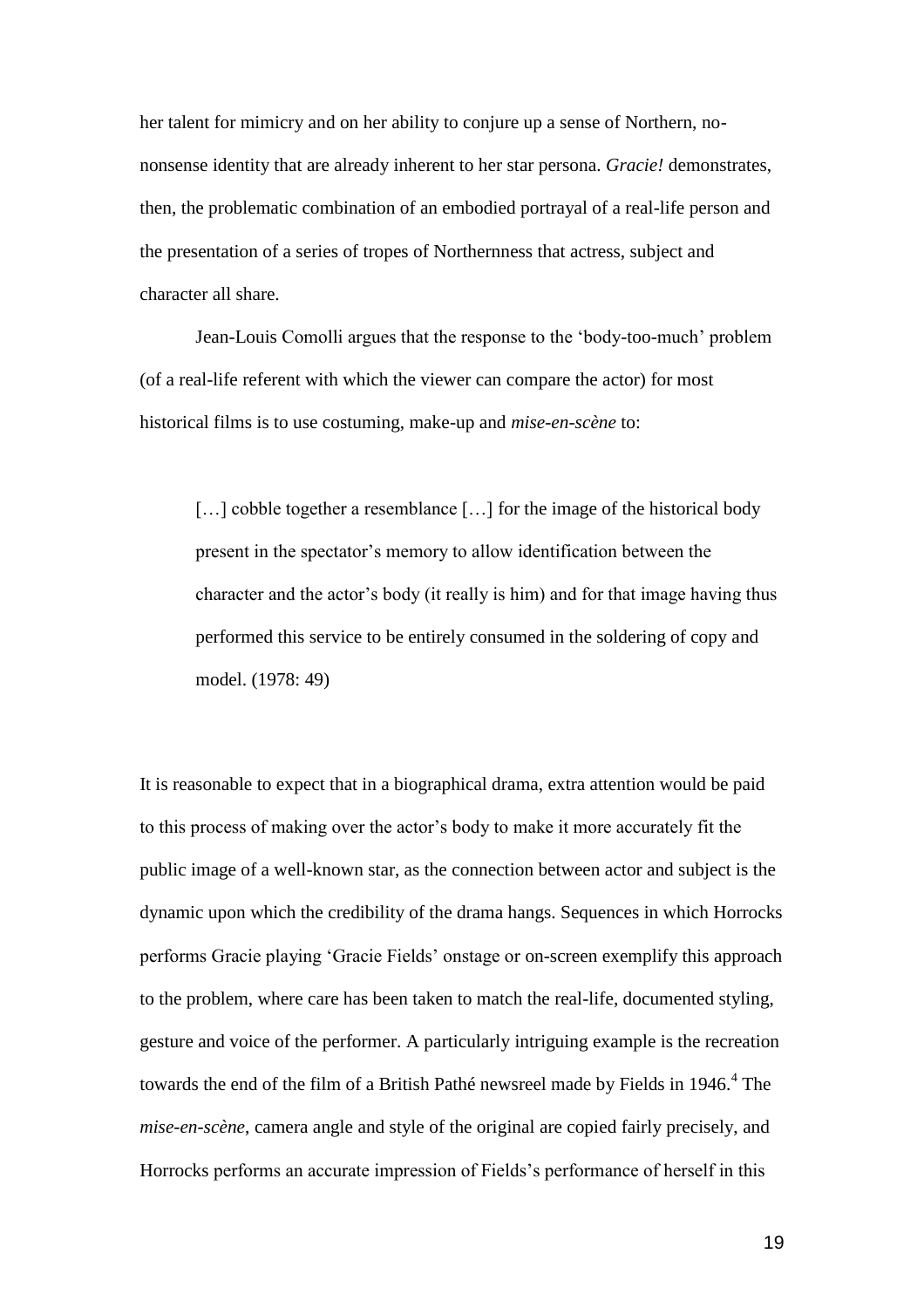film. Paradoxically, sequences like this seem both to authenticate Horrocks's performance, inasmuch as it can be tested against the 'original', and at the same time be considered superficial: a surface imitation rather than the inhabitation of a character.

To counterbalance a perception that this performance is an impersonation, promotional material for the film drew attention to the Northern heritage shared by Horrocks and Fields as a means of authenticating the performance. In television and newspaper interviews, she discussed her affection for Gracie (Stephenson 2009), the short geographical distance between their birthplaces (*The Paul O'Grady Show*, 2009), and common attributes, including forcefulness and the desire to control situations. A tie-in interview broadcast on BBC Four prior to the broadcast of the film made this connection explicit, as Horrocks told Mark Lawson (2009) that, though she had researched Gracie thoroughly before playing her, she felt she understood her 'essence as a person' by virtue of their both being Lancashire women. The careful connection between the women set-up paratextually is underlined in the opening scene of the film, which was also used prominently in its trailer. We meet Gracie reclining in her garden, interrupted by the appearance of Monty, to whom she gives short shrift. He says 'I'm looking for Gracie Fields', and she curtly replies 'Eh, Me – I'm Gracie Fields!' The combination of familiar, strong Lancashire accent and straightforward declaration of identity could be read as an attempt to tackle the 'body-too-much' problem from the start. By beginning with such a bold assertion (we know, of course, that Jane Horrocks is *not* Gracie Fields), the film authenticates the performer and character.

The Northern identity so carefully set up at the beginning, however, goes on to manifest in the film as a series of trite aphorisms. Gracie often uses Lancashire phrases like 'ees' and 'come on lads!', and at one point actually vocalizes what has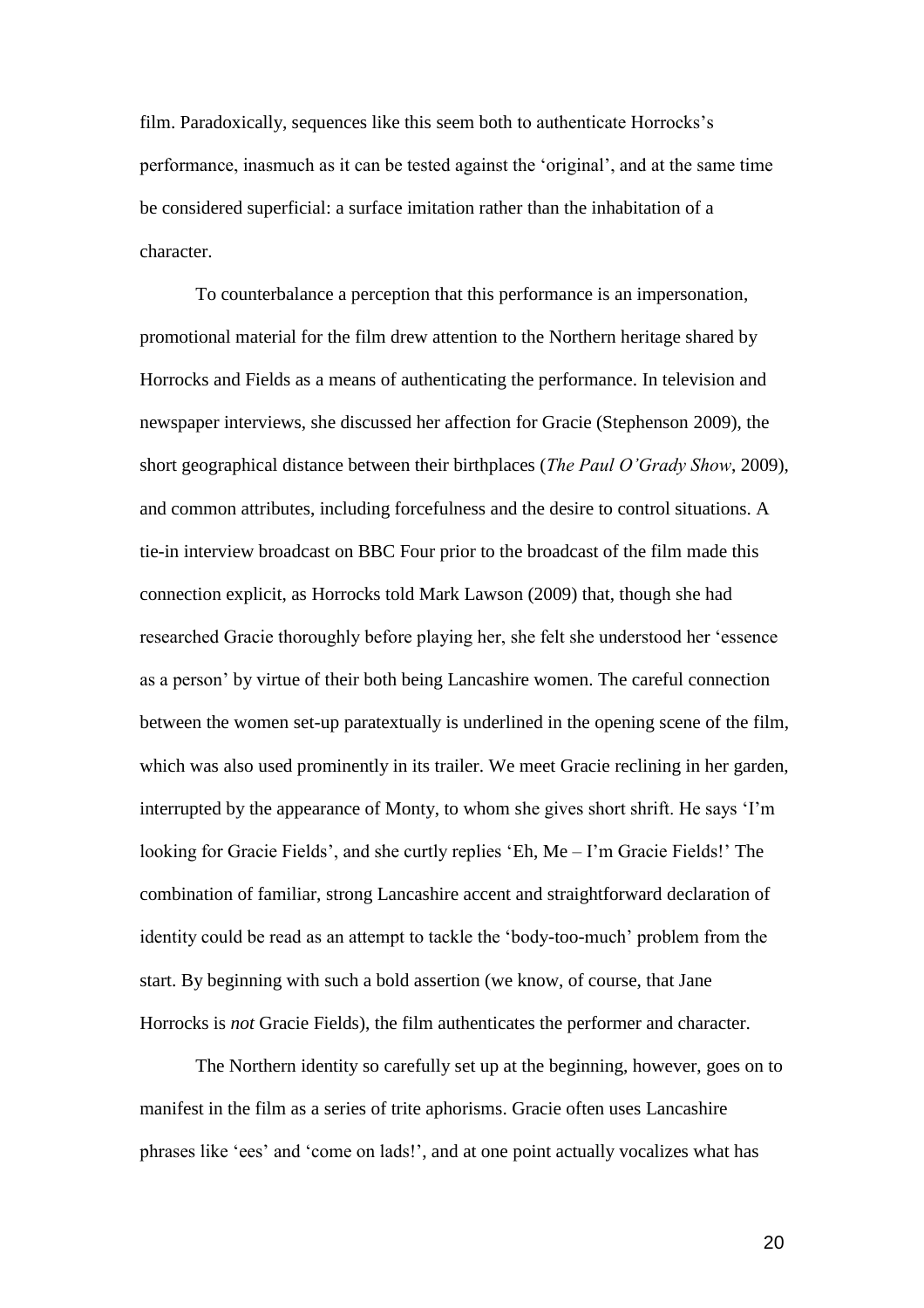been the repeated motif of the film: when offered a coat in mid-winter, she tells Monty: 'eh, y'don't need t' worry about a hardy lass from the North'. Set just offstage and filmed in medium shot through the stage wings, this short sequence uses framing to imply authenticity. Gracie is no longer playing to a crowd, but displaying her genuine Northern identity in private, intimately, although with a little playfulness. Indeed, there is very little variation in personality between Horrocks's Gracie-asperformer and Gracie-as-Gracie; she is remarkably consistent in her performance of 'hardy Northernness' in public and in private. The strong implication is that the public personality was the 'real' Gracie Fields. For example, when Basil Dean (Alastair Petrie) invites her to entertain the troops in the early days of World War II, he tells her 'they think you're one of them', she interposes: 'I *am* one of them' – another overt assertion of her identity. For the film, Gracie's Northernness authenticates her, renders her an appropriate figurehead for the working class that she serves. To achieve a pastiche of that same authenticity, Horrocks draws upon a series of typed attributes of Lancashire women that have been discussed in this article. The common association between Northernness and authenticity works in Horrocks's favour in delivering a version of a character whose popularity depended upon her extraordinary 'ordinariness'.

It could be argued that the physical differences between Horrocks and Fields serve to emphasize the 'body-too-much' problem, as there is rather a large distance between original and 'copy' in looks: Horrocks is slighter and more conventionally attractive (particularly by contemporary standards) than Fields. However, the extratextual connotations Horrocks brings with her, the association with the same cultural spaces as Gracie, enabled her to overcome this problem. *Gracie!* demonstrates how playing to type can be an effective way of building an outwardly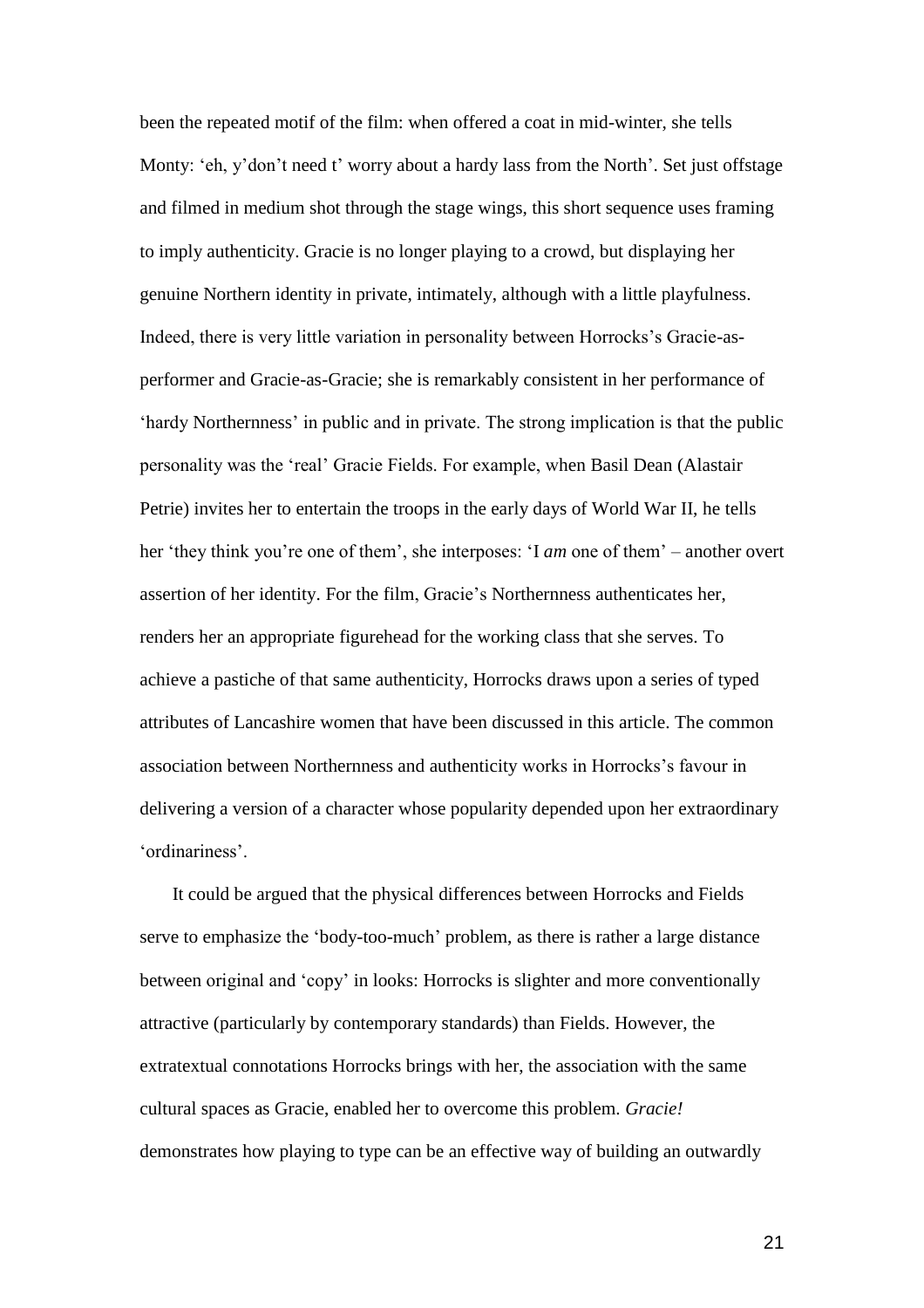accurate performance in a biographical drama. In her performance as Gracie, the various contradictions and conflicts in the star persona of Jane Horrocks are put aside, and her most obvious asset – her Lancashire identity – is imbricated with the character in ways that are satisfying for the viewer on one level, even if troubling when subjected to the deeper scrutiny I have applied here. Horrocks's 'body-toomuch' is subsumed by the set of cultural connotations utilized by both women in the service of their Northern stardom.

## **References**

Anon. (1998), 'The alternative pocket encyclopaedia: Lancashire lasses', *The Scotsman*, 9 January, p. 21.

Banks, M. (1939), *Shipyard Sally*, UK: Twentieth Century Fox Film Corporation.

Billen, A. (1994), 'The Andrew Billen interview: Jane Horrocks', *The Observer* (Lifestyle Supplement), 10 April, p. 8.

Brown, H. (2007), '"I Laughed Out Loud When I Read It": Jane Horrocks is back on stage as a housewife in green Crimplene', *The Sunday Times* (Arts Supplement), 24 November, p. 21.

Butler, R. (1992), 'Show people: The rise and rise of big voice', *The Independent*, 4 October, p. 28.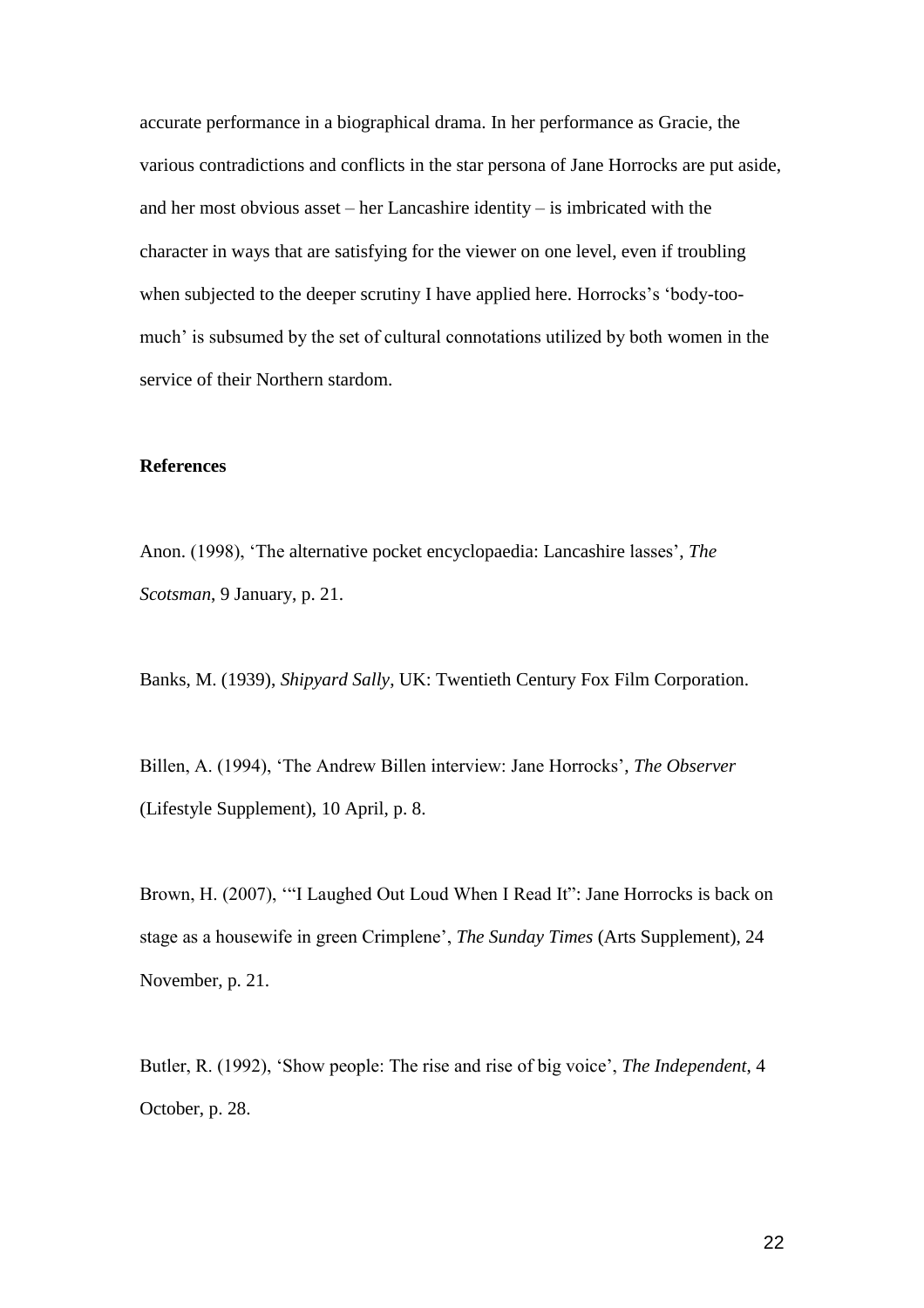Cartwright, J. (1992), *The Rise and Fall of Little Voice*, London and New York: Samuel French.

Comolli, J.-L. (1978), 'Historical fiction: A body too much', *Screen*, 19:2, pp. 41–53.

Corner, J. and Richardson, K. (2008), 'Political culture and television fiction: *The Amazing Mrs Pritchard*', *European Journal of Cultural Studies*, 11:4, pp. 387–403.

Dean, B. (1934), *Sing as We Go*, UK: Associated Talking Pictures.

\_\_\_\_ (1937), *The Show Goes On*, UK: Associated Talking Pictures.

Dyer, R. (1998), *Stars*, London: BFI.

Eggar, R. (1996), 'Bubble and strife', *The Sunday Times*, 28 July, p. 9.

Ellen, B. (2011), 'Sorry, Jane, but it's you who's being common', *The Observer*, 31 July, p. 15.

Elvey, M. (1933), *This Week of Grace*, UK: Real Art Productions.

\_\_\_\_ (1934), *Love, Life and Laughter*, UK: Associated Talking Pictures.

Herman, M. (1998), *Little Voice*, UK/US: Miramax.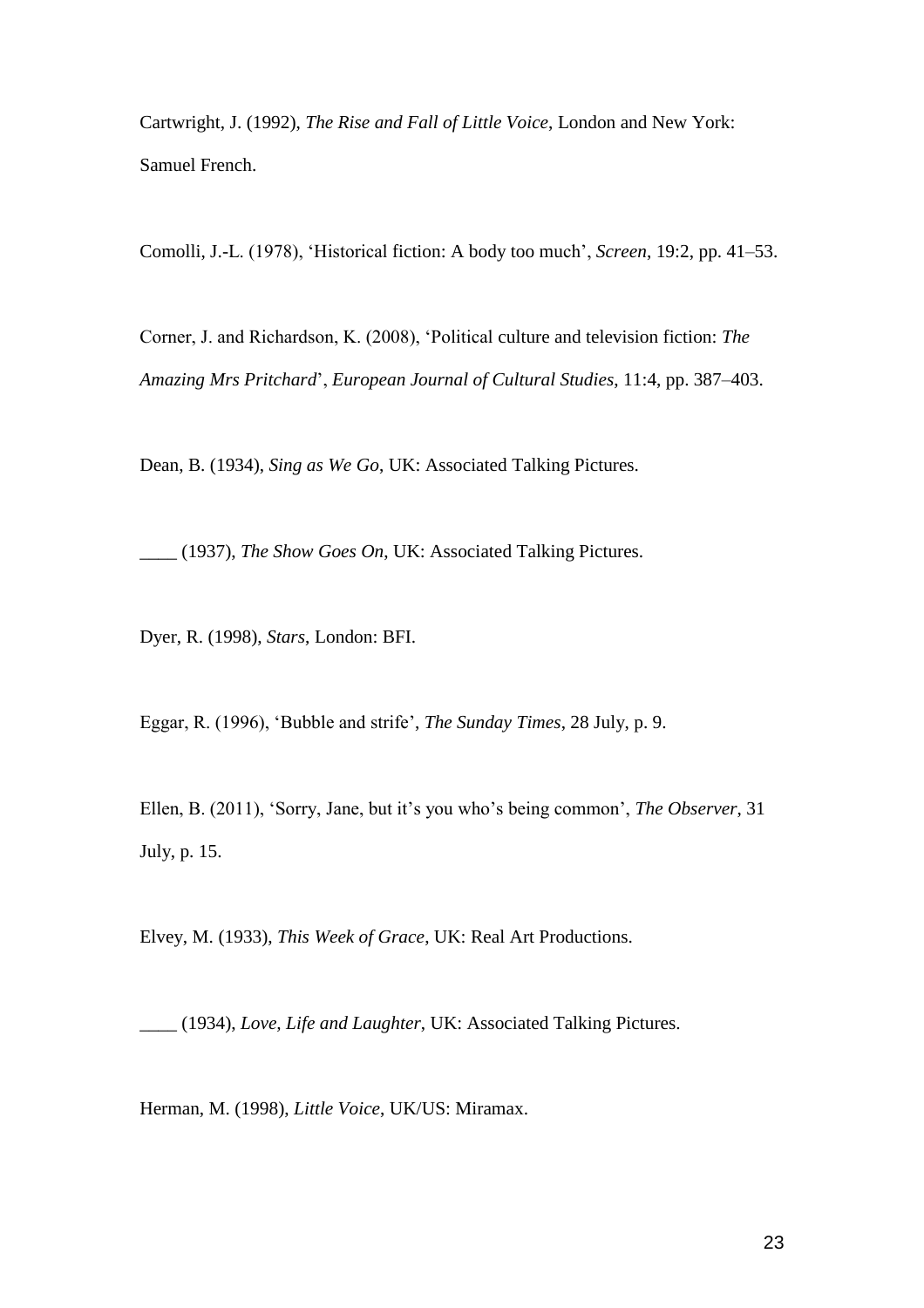Hodgkinson, W. (2009), 'Television: Watch this', *The Guardian*, 23 November, p. 26.

Honan, C. (1992), 'A plain Jane with the wham! Factor: Rise of the mill town girl who won't sacrifice her roots for stardom', *Daily Mail*, 28 November, pp. 33–35.

Jagasia, M. (2000), 'Jane raises her voice over film snobbery', *The Express*, 13 April, p. 12.

Kelly, J. (1994), 'The north star', *Daily Mail*, 23 April, p. 8.

Kirk, N. (2000), 'Introduction', in N. Kirk (ed.), *Northern Identities: Historical Interpretations of 'The North' and 'Northernness'*, Aldershot: Ashgate, pp ix–1.

Landy, M. (2001), 'The extraordinary ordinariness of Gracie Fields: The anatomy of a British film star', in B. Babington (ed.), *British Stars and Stardom: From Alma Taylor to Sean Connery*, Manchester: Manchester University Press, pp. 56–67.

Leigh, M. (1991), *Life is Sweet*, UK: Palace Pictures.

Macnab, G. (2000), *Searching for Stars: Stardom and Screen Acting in British Cinema*, London and New York: Cassell.

Morley, P. (2013), *The North (And Almost Everything In It)*, London: Bloomsbury.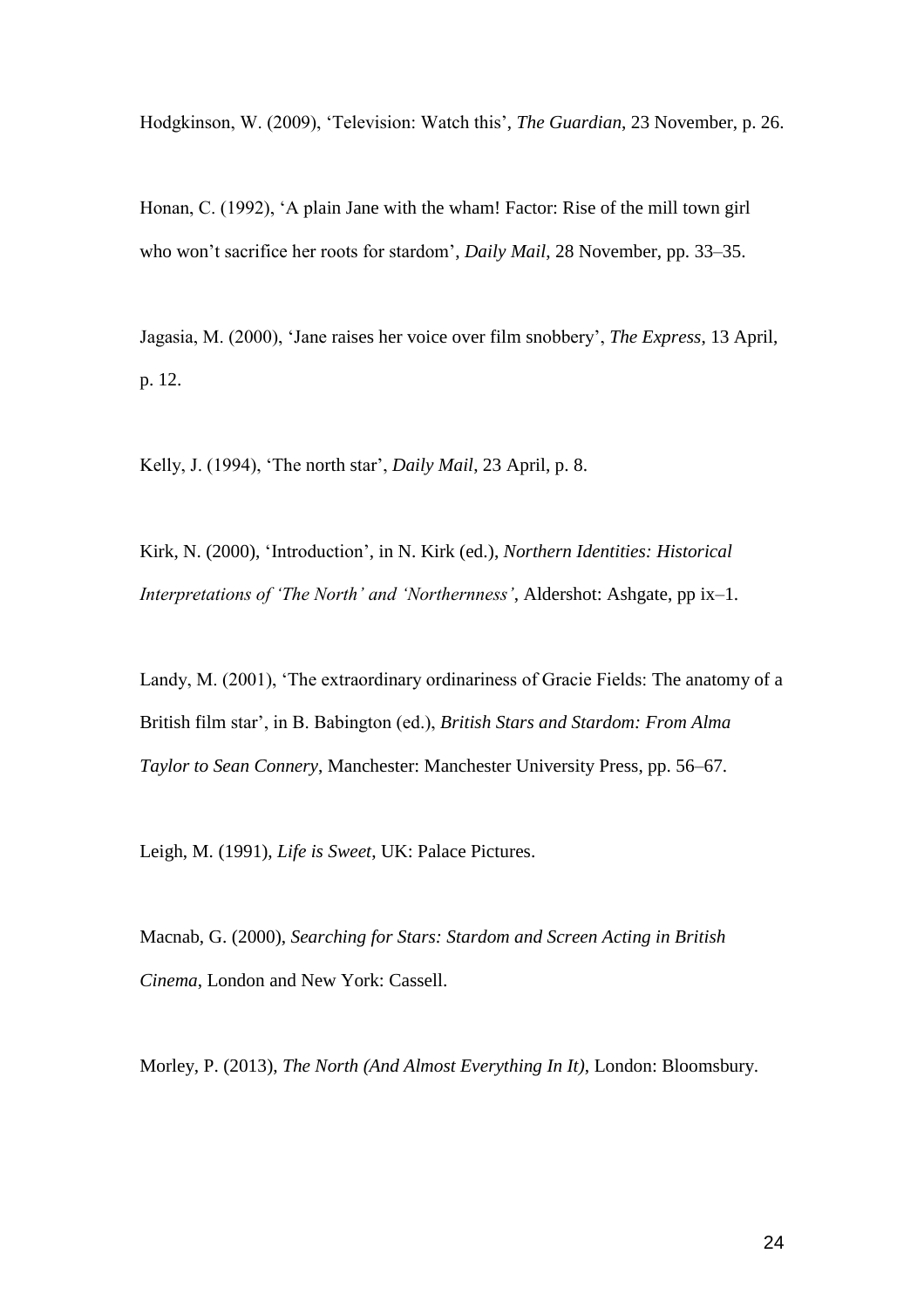Napper, L. (2012), '"No Limit": British class and comedy of the 1930s', in I. Q. Hunter and L. Porter (eds), *British Comedy Cinema*, London and New York: Routledge, pp. 38–50.

O'Grady, S. (2009), 'Frame and fortune: Last night's television', *Independent Extra*, 24 November, p. 19.

Orwell, G. ([1937] 1986), *The Road to Wigan Pier*, London: Secker and Warburg.

Ratoff, G. (1945), *Paris Underground*, US: Constance Bennett Productions.

Rees, J. (2006), 'To the power of 10', *The Sunday Times*, 24 September, p. 17.

Richards, J. (1989), *The Age of the Dream Palace: Cinema and Society in Britain 1930–1939*, London and New York: Routledge.

Ross, P. (2000), 'The Bubble bursts', *Sunday Herald*, 8 October, p. 7.

Russell, D. (2000), 'Music and Northern identity, 1890 – c.1965', in N. Kirk (ed.), *Northern Identities: Historical Interpretations of 'The North' and 'Northernness'*, Aldershot: Ashgate, pp. 23–46.

\_\_\_\_ (2004), *Looking North: Northern England and the National Imagination*, Manchester: Manchester University Press.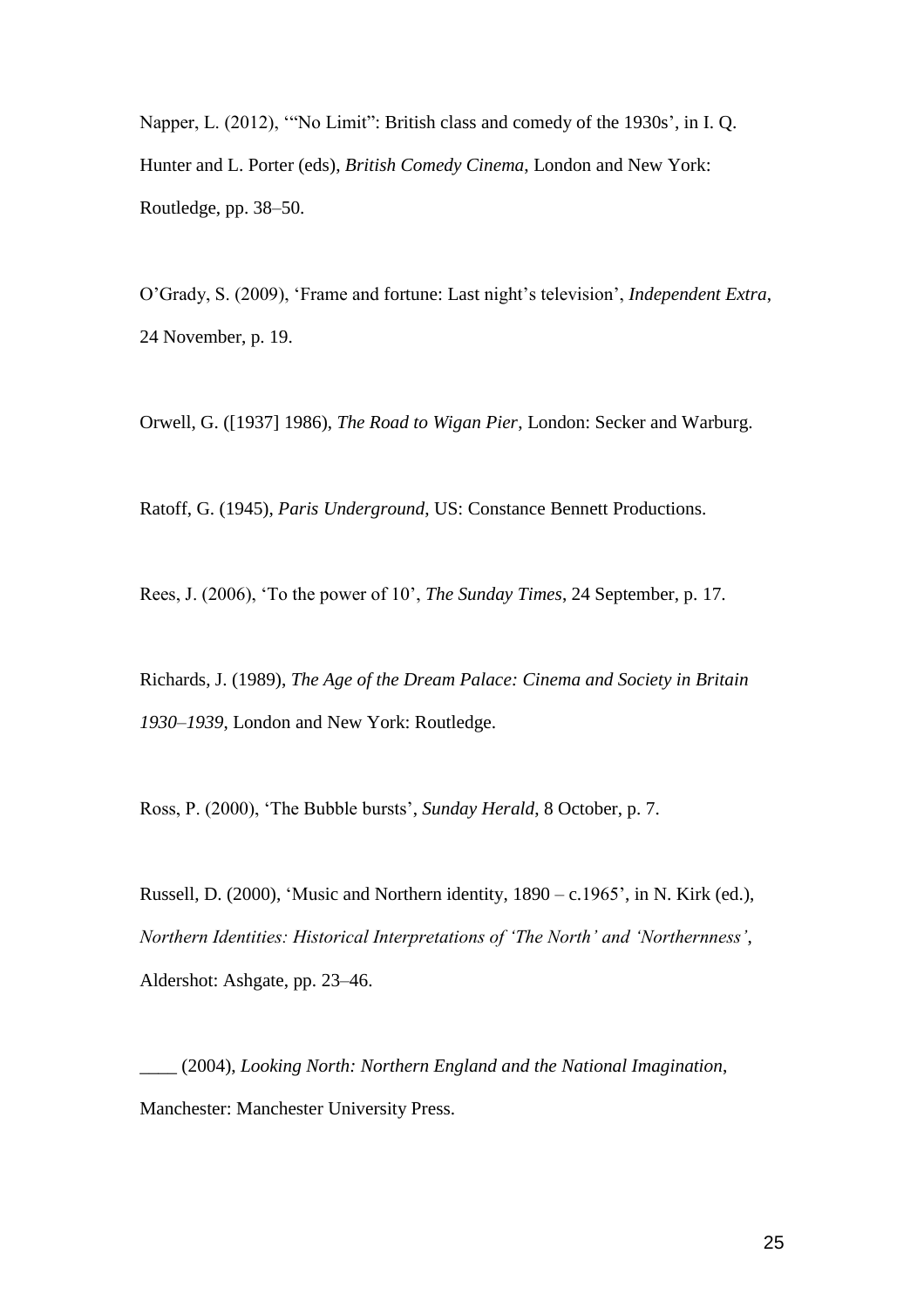Seiler, L. (1945), *Molly and Me*, US: Twentieth Century Fox Pictures.

Simon, J. and McIver, B. (2009), 'Pick of the day: Gracie', *Daily Record*, 23 November, p. 35.

Smith, A. (1995), 'Off the record: Lady Jane', *Daily Record*, 10 November, p. 29.

Stephenson, D. (2009), 'Jane's in a field of her own', *The Sunday Express*, 22 November, p. 66.

Thompson, B. (1995), 'The interview: Jane Horrocks', *The Independent*, 15 October, p. 2.

Wales, K. (2006), *Northern English: A Cultural and Social History*, Cambridge: Cambridge University Press.

# **Television programmes**

*Absolutely Fabulous* (1992–2012, UK: BBC).

*The Amazing Mrs Pritchard* (2006, UK: BBC).

*Fifi and the Flowertots* (2005–2009, UK: Five).

*The Flint Street Nativity* (1999, UK: ITV).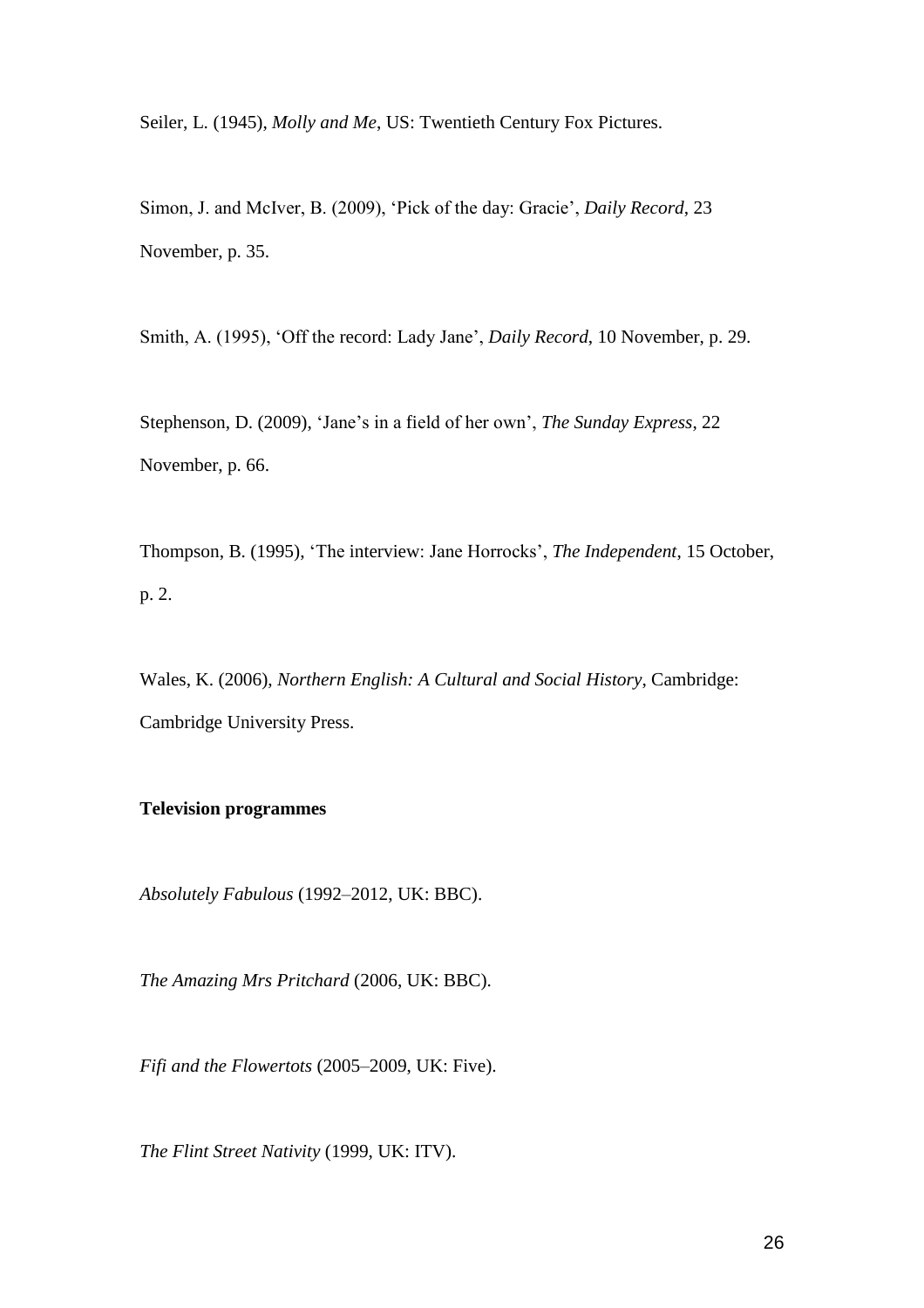*Gracie!* (2009, UK: BBC).

*Little Princess* (2006–2011, UK: Five).

*Mark Lawson Talks To Jane Horrocks* (2009, UK: BBC).

*Never Mind the Horrocks* (1996, UK: Channel 4).

*The Paul O'Grady Show* (2005–2015, UK: ITV).

(9 November 2009)

*Trollied* (2011–, UK: Sky One).

*Who Do You Think You Are?* (2004–, UK: BBC).

# **Contributor details**

Hannah Andrews is Senior Lecturer in Media, Film and Television at Edge Hill University. She is the author of *Television and British Cinema: Convergence and Divergence since 1990* (Palgrave, 2014), a detailed analysis of the relationship between broadcasters and cinema in a period of growing symbiosis between these cultural forms. She has also published research in *Journal of British Cinema and Television*, *Screen*, *VIEW*, *Visual Culture in Britain* and other journals. She is